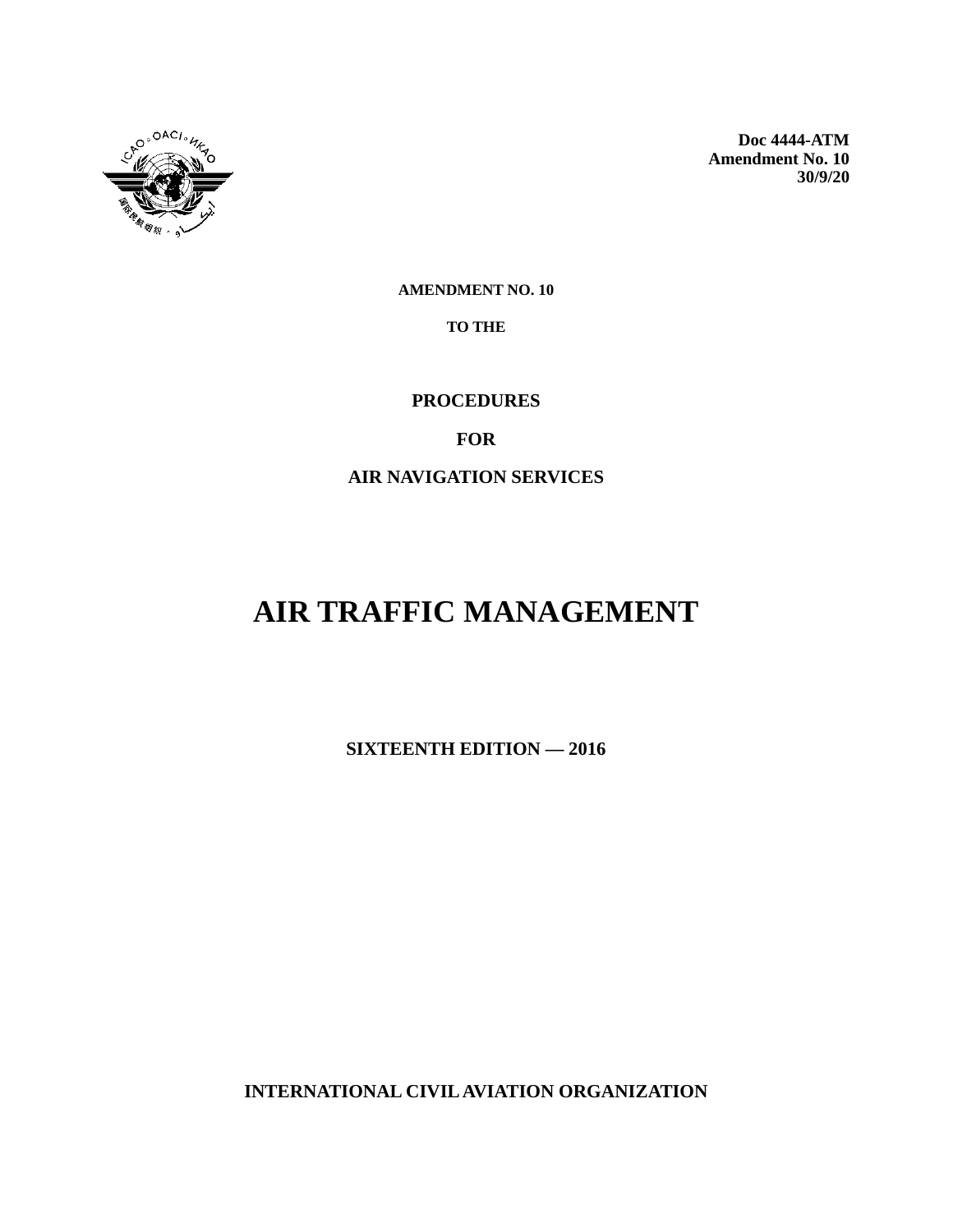## Checklist of Amendments to the PANS-ATM (Doc 4444), Sixteenth Edition

*Date of applicability* 

| Sixteenth Edition<br>Amendment No. 7-A<br>(Approved by the President of the Council of ICAO)<br>on behalf of the Council on 6 June 2016)                                                                                                                             | 10 November 2016 |
|----------------------------------------------------------------------------------------------------------------------------------------------------------------------------------------------------------------------------------------------------------------------|------------------|
| Amendment No. 7-B<br>(Approved by the President of the Council of ICAO)<br>on behalf of the Council on 6 June 2016)                                                                                                                                                  | 5 November 2020  |
| Amendment No. 8<br>(Approved by the President of the Council of ICAO)<br>on behalf of the Council on 6 August 2018)                                                                                                                                                  | 8 November 2018  |
| Amendment No. 9<br>(Approved by the President of the Council of ICAO)<br>on behalf of the Council on 19 May 2020)                                                                                                                                                    | 5 November 2020  |
| <b>Amendment No. 10</b><br>(Approved by the President of the Council of ICAO)<br>on behalf of the Council on 19 June 2020)<br>Replacement pages (xix), 1-16, 1-17, 1-18, 4-19, 4-20, 4-21, 7-7, 7-8, 11-27, 11-28,<br><u>12-11, 12-11A, 12-11B, A1-2, A1-4, A1-5</u> | 4 November 2021  |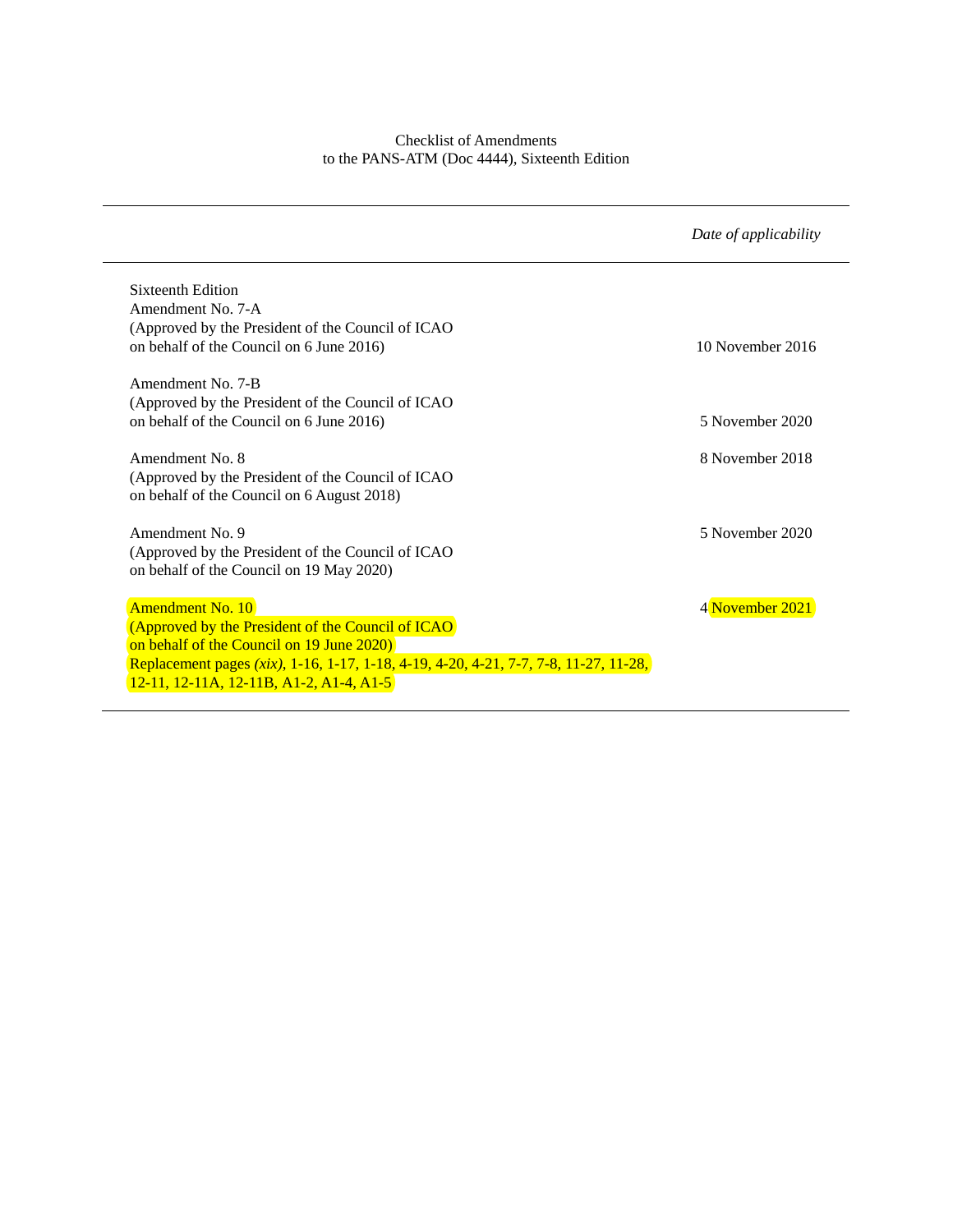

*Transmittal note*

Amendment No. 10

to the

## Procedures for Air Navigation Services

## AIR TRAFFIC MANAGEMENT (Doc 4444)

1. Insert the following new and replacement pages in the PANS-ATM (Sixteenth Edition) to incorporate Amendment No. 10 which becomes applicable on 4 November 2021.

|              | a) Page $(xix)$                 | — Foreword     |
|--------------|---------------------------------|----------------|
|              | b) Pages 1-17 to 1-19           | — Chapter $1$  |
| c)           | Pages 4-19, 4-20 and 4-21       | — Chapter $4$  |
| d)           | Pages 7-7 and 7-8               | — Chapter $7$  |
| e)           | Pages 11-27 and 11-28           | — Chapter $11$ |
| f)           | Pages 12-11, 12-11A, and 12-11B | — Chapter $12$ |
| $\mathbf{g}$ | Pages A1-2, A1-4 and A1-5       | — Appendix 1   |

2. These pages should be retained separately from the PANS-ATM proper until the applicability date is reached, at which time they should be incorporated into the PANS-ATM.

 $\overline{\phantom{a}}$  , where  $\overline{\phantom{a}}$  , where  $\overline{\phantom{a}}$  , where  $\overline{\phantom{a}}$ 

3. Record the entry of this amendment on page *(iii)*.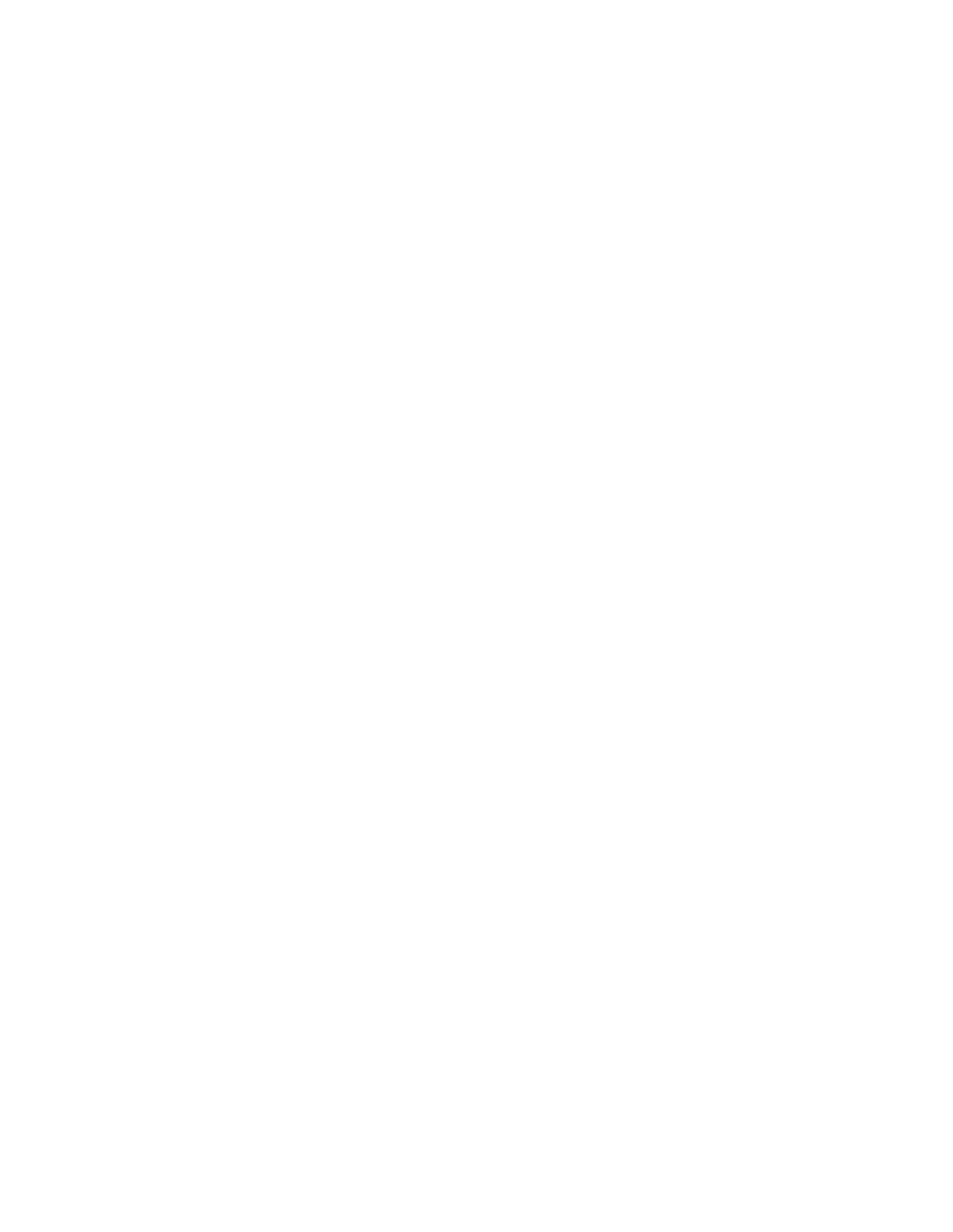| Amendment | Source(s)                                                                                                                                                                                                                    | Subject(s)                                                                                                                                                                                                                                                                                                                                                                                                                                                     | Approved<br>Applicable          |
|-----------|------------------------------------------------------------------------------------------------------------------------------------------------------------------------------------------------------------------------------|----------------------------------------------------------------------------------------------------------------------------------------------------------------------------------------------------------------------------------------------------------------------------------------------------------------------------------------------------------------------------------------------------------------------------------------------------------------|---------------------------------|
| 9         | The second meeting of the Separation<br>and Airspace Safety Panel (SASP/2),<br>the tenth meeting of the Wake<br>Turbulence Specific Working Group<br>(WTSWG/10) and the fourth meeting<br>of the Meteorology Panel (METP/4). | Reduced lateral and longitudinal performance based<br>separation minima, reduced wake turbulence<br>separation minima, ATS surveillance separating<br>minima where VHF is not available, special<br>procedures for in-flight contingencies in oceanic<br>airspace, strategic lateral offset procedures (SLOP),<br>alignment of reporting of heavy dust and sand storms<br>with Annex 3, and alignment with Annex 19<br>terminology for safety risk assessment. | 19 May 2020<br>5 November 2020  |
| 10        | Eighth Meeting of the 220th Session of<br>the ICAO Council                                                                                                                                                                   | Postponement of the applicability date of<br>Amendment 7-B: Amendment concerning the use of<br>an enhanced global reporting format for assessing and<br>reporting runway surface conditions.                                                                                                                                                                                                                                                                   | 19 June 2020<br>4 November 2021 |

\_\_\_\_\_\_\_\_\_\_\_\_\_\_\_\_\_\_\_\_\_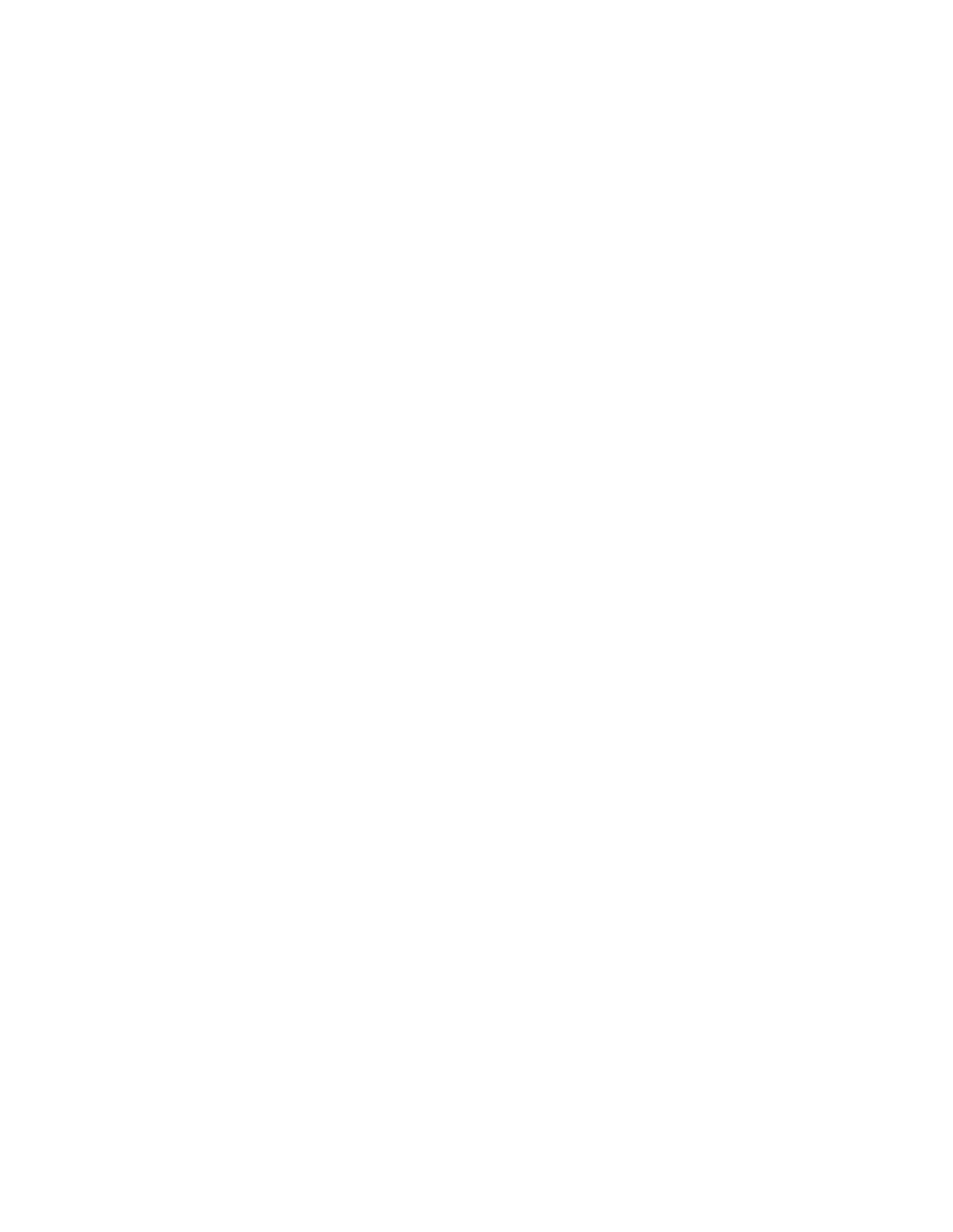*Required navigation performance (RNP).* A statement of the navigation performance necessary for operation within a defined airspace.

 *Note.— Navigation performance and requirements are defined for a particular RNP type and/or application.* 

- *Rescue coordination centre.* A unit responsible for promoting efficient organization of search and rescue services and for coordinating the conduct of search and rescue operations within a search and rescue region.
- *Rescue unit.* A unit composed of trained personnel and provided with equipment suitable for the expeditious conduct of search and rescue.
- *RNP type.* A containment value expressed as a distance in nautical miles from the intended position within which flights would be for at least 95 per cent of the total flying time.
	- Example.*—* RNP 4 represents a navigation accuracy of plus or minus 7.4 km (4 NM) on a 95 per cent containment basis.
- *Runway***.** A defined rectangular area on a land aerodrome prepared for the landing and take-off of aircraft.
- *Runway-holding position.* A designated position intended to protect a runway, an obstacle limitation surface, or an ILS/MLS critical/sensitive area at which taxiing aircraft and vehicles shall stop and hold, unless otherwise authorized by the aerodrome control tower.

*Note.— In radiotelephony phraseologies, the expression "holding point" is used to designate the runway-holding position.*

- *Runway incursion.* Any occurrence at an aerodrome involving the incorrect presence of an aircraft, vehicle or person on the protected area of a surface designated for the landing and take-off of aircraft.
- *Runway visual range (RVR)*. The range over which the pilot of an aircraft on the centre line of a runway can see the runway surface markings or the lights delineating the runway or identifying its centre line.
- *Safety management system (SMS).* A systematic approach to managing safety, including the necessary organizational structures, accountability, responsibilities, policies and procedures.
- *Secondary radar.* A radar system wherein a radio signal transmitted from the radar station initiates the transmission of a radio signal from another station.
- *Secondary surveillance radar (SSR).* A surveillance radar system which uses transmitters/receivers (interrogators) and transponders.
- *Segregated parallel operations.* Simultaneous operations on parallel or near-parallel instrument runways in which one runway is used exclusively for approaches and the other runway is used exclusively for departures.

**Sending unit/controller.** Air traffic services unit/air traffic controller transmitting a message.

*Note.— See definition of "receiving unit/controller".* 

- *Shoreline.* A line following the general contour of the shore, except that in cases of inlets or bays less than 30 nautical miles in width, the line shall pass directly across the inlet or bay to intersect the general contour on the opposite side.
- *SIGMET information.* Information issued by a meteorological watch office concerning the occurrence or expected occurrence of specified en-route weather and other phenomena in the atmosphere that may affect the safety of aircraft operations.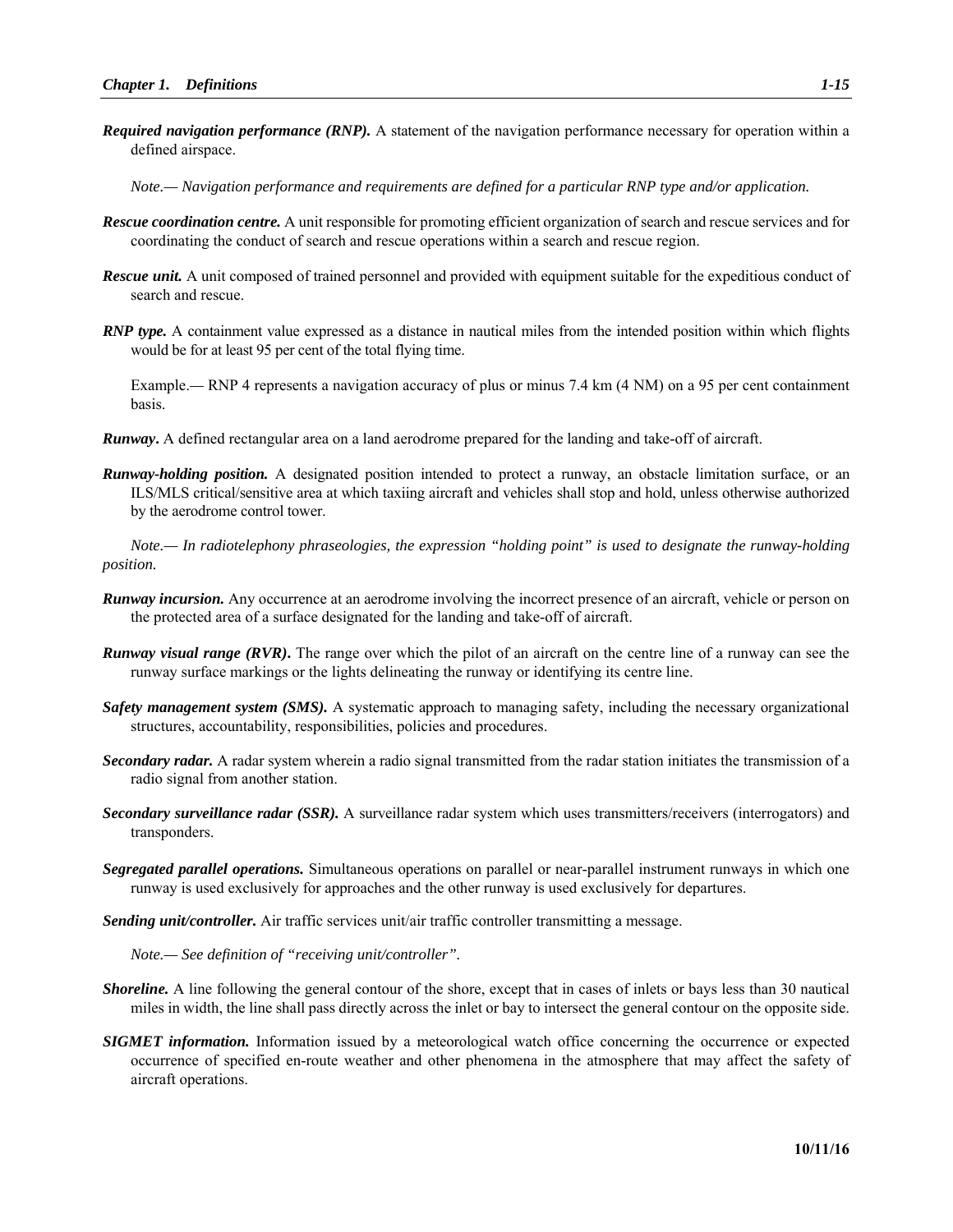*Significant point.* A specified geographical location used in defining an ATS route or the flight path of an aircraft and for other navigation and ATS purposes.

 *Note.— There are three categories of significant points: ground-based navigation aid, intersection and waypoint. In the context of this definition, intersection is a significant point expressed as radials, bearings and/or distances from ground-based navigation aids.* 

*Situation display.* An electronic display depicting the position and movement of aircraft and other information as required.

*Slush.†* Water-saturated snow which with a heel-and-toe slap-down motion against the ground will be displaced with a splatter; specific gravity: 0.5 up to 0.8.

*Note.— Combinations of ice, snow and/or standing water may, especially when rain, rain and snow, or snow is falling, produce substances with specific gravities in excess of 0.8. These substances, due to their high water/ice content, will have a transparent rather than a cloudy appearance and, at the higher specific gravities, will be readily distinguishable from slush.* 

*Snow (on the ground).* **†**

- a) *Dry snow.* Snow which can be blown if loose or, if compacted by hand, will fall apart upon release; specific gravity: up to but not including 0.35.
- b) *Wet snow.* Snow which, if compacted by hand, will stick together and tend to or form a snowball; specific gravity: 0.35 up to but not including 0.5.
- c) *Compacted snow.* Snow which has been compressed into a solid mass that resists further compression and will hold together or break up into lumps if picked up; specific gravity: 0.5 and over.
- *Special VFR flight.* A VFR flight cleared by air traffic control to operate within a control zone in meteorological conditions below VMC.
- *SSR response.* The visual indication, in non-symbolic form, on a situation display, of a response from an SSR transponder in reply to an interrogation.
- *Standard instrument arrival (STAR).* A designated instrument flight rule (IFR) arrival route linking a significant point, normally on an ATS route, with a point from which a published instrument approach procedure can be commenced.
- *Standard instrument departure (SID).* A designated instrument flight rule (IFR) departure route linking the aerodrome or a specified runway of the aerodrome with a specified significant point, normally on a designated ATS route, at which the en-route phase of a flight commences.
- *Standard message element*. Part of a message defined in the PANS-ATM (Doc 4444) in terms of display format, intended use and attributes.
- *Stopway.* A defined rectangular area on the ground at the end of take-off run available prepared as a suitable area in which an aircraft can be stopped in the case of an abandoned take-off.
- *Surveillance radar.* Radar equipment used to determine the position of an aircraft in range and azimuth.

*Taxiing.* Movement of an aircraft on the surface of an aerodrome under its own power, excluding take-off and landing.

 $\overline{a}$ †

Applicable until 3 November 2021.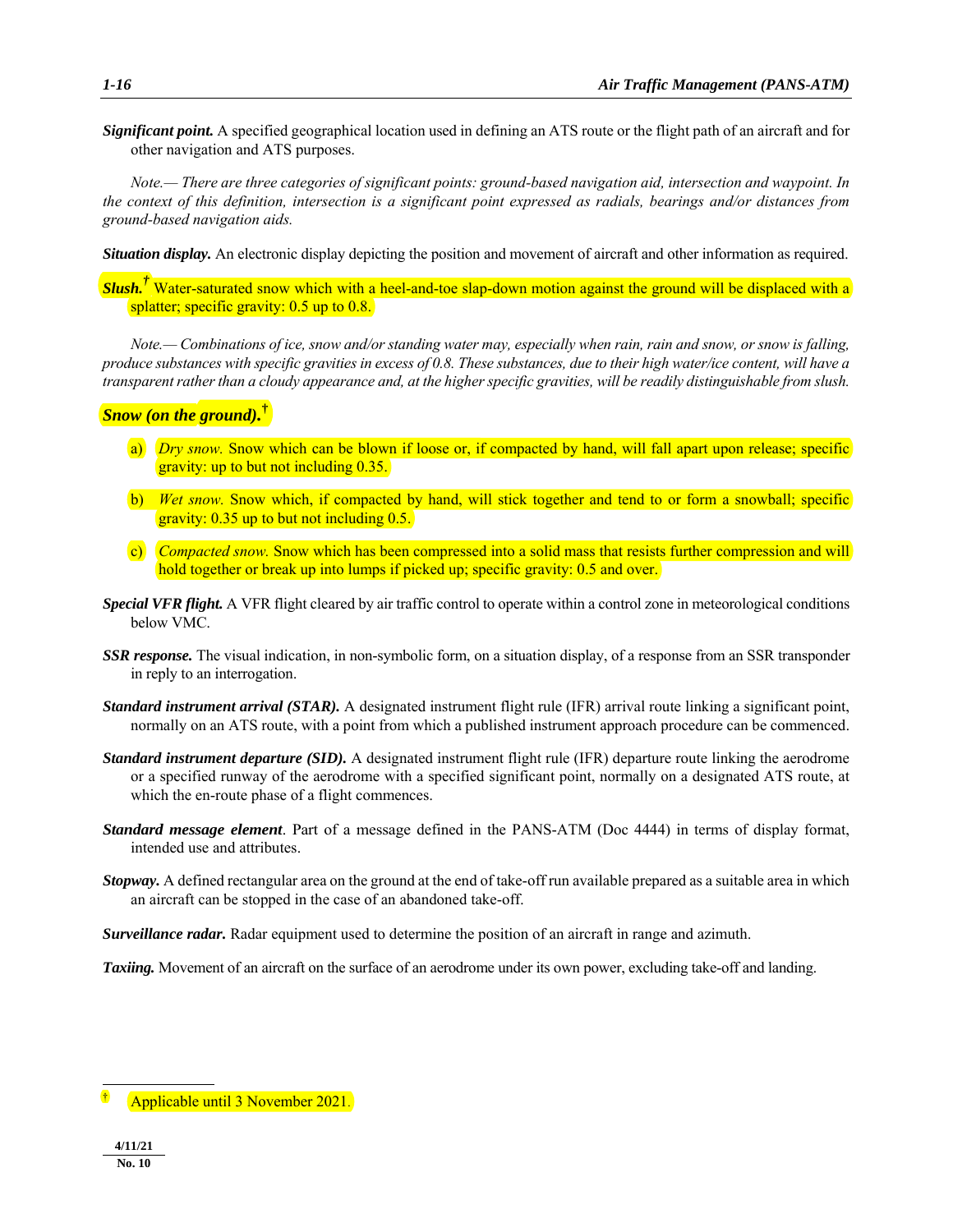- *Taxiway*. A defined path on a land aerodrome established for the taxiing of aircraft and intended to provide a link between one part of the aerodrome and another, including:
	- a) *Aircraft stand taxilane.* A portion of an apron designated as a taxiway and intended to provide access to aircraft stands only.
	- b) *Apron taxiway.* A portion of a taxiway system located on an apron and intended to provide a through taxi route across the apron.
	- c) *Rapid exit taxiway.* A taxiway connected to a runway at an acute angle and designed to allow landing aeroplanes to turn off at higher speeds than are achieved on other exit taxiways thereby minimizing runway occupancy times.
- *Terminal control area (TMA).* A control area normally established at the confluence of ATS routes in the vicinity of one or more major aerodromes.
- *Threshold.* The beginning of that portion of the runway usable for landing.
- *Time difference of arrival (TDOA)*. The difference in relative time that a transponder signal from the same aircraft (or ground vehicle) is received at different receivers.
- *Total estimated elapsed time.* For IFR flights, the estimated time required from take-off to arrive over that designated point, defined by reference to navigation aids, from which it is intended that an instrument approach procedure will be commenced, or, if no navigation aid is associated with the destination aerodrome, to arrive over the destination aerodrome. For VFR flights, the estimated time required from take-off to arrive over the destination aerodrome.

**Touchdown.** The point where the nominal glide path intercepts the runway.

*Note.— "Touchdown" as defined above is only a datum and is not necessarily the actual point at which the aircraft will touch the runway.* 

- *Track*. The projection on the earth's surface of the path of an aircraft, the direction of which path at any point is usually expressed in degrees from North (true, magnetic or grid).
- *Traffic avoidance advice.* Advice provided by an air traffic services unit specifying manoeuvres to assist a pilot to avoid a collision.
- *Traffic information.* Information issued by an air traffic services unit to alert a pilot to other known or observed air traffic which may be in proximity to the position or intended route of flight and to help the pilot avoid a collision.
- *Transfer of control point.* A defined point located along the flight path of an aircraft, at which the responsibility for providing air traffic control service to the aircraft is transferred from one control unit or control position to the next.
- *Transferring unit/controller.* Air traffic control unit/air traffic controller in the process of transferring the responsibility for providing air traffic control service to an aircraft to the next air traffic control unit/air traffic controller along the route of flight.

*Note.— See definition of "accepting unit/controller".* 

*Transition altitude*. The altitude at or below which the vertical position of an aircraft is controlled by reference to altitudes.

*Transition layer.* The airspace between the transition altitude and the transition level.

*Transition level.* The lowest flight level available for use above the transition altitude.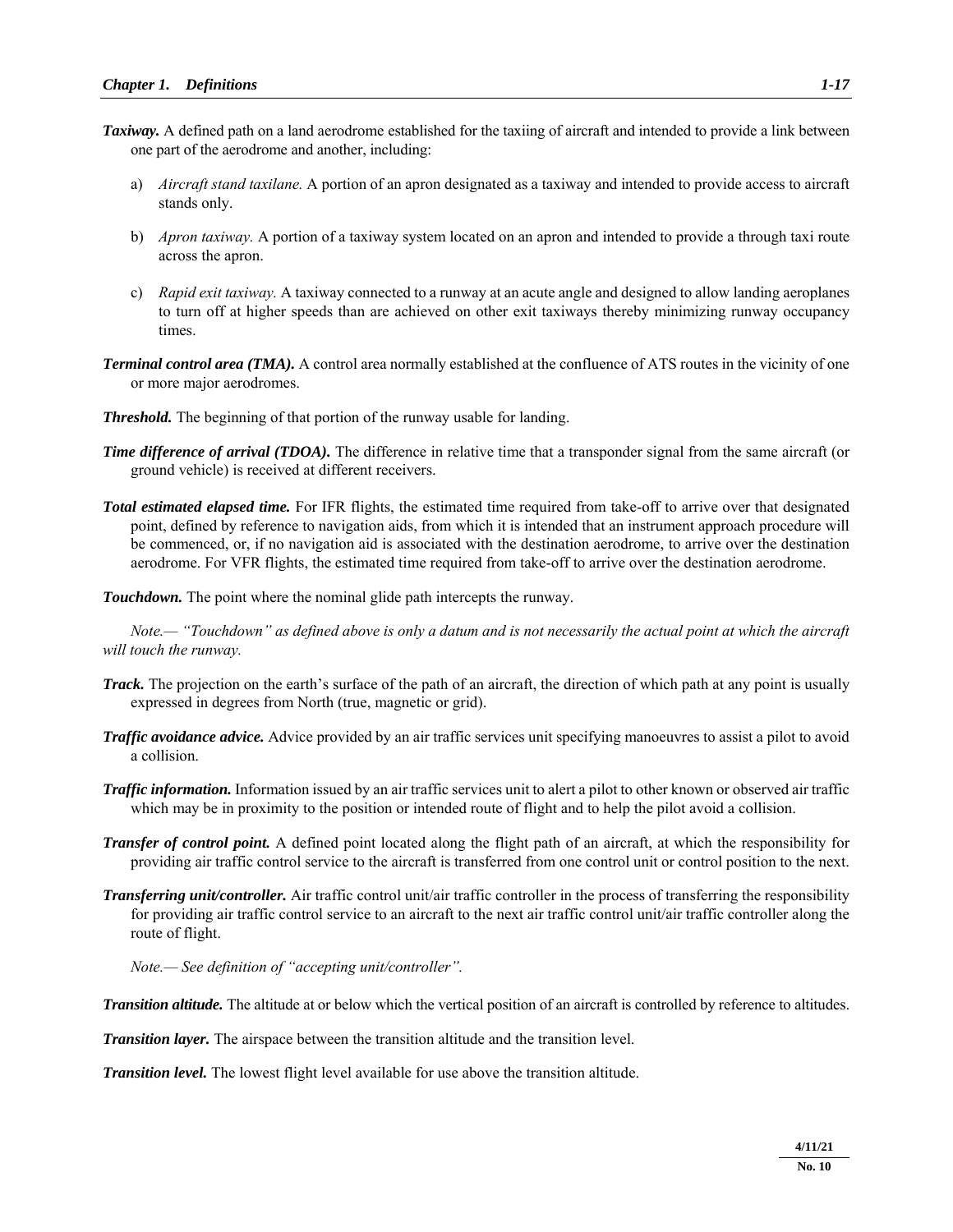*Uncertainty phase.* A situation wherein uncertainty exists as to the safety of an aircraft and its occupants.

*Unmanned free balloon.* A non-power-driven, unmanned, lighter-than-air aircraft in free flight.

*Note.— Unmanned free balloons are classified as heavy, medium or light in accordance with specifications contained in Annex 2, Appendix 5.* 

*Vectoring.* Provision of navigational guidance to aircraft in the form of specific headings, based on the use of an ATS surveillance system.

*VFR.* The symbol used to designate the visual flight rules.

*VFR flight.* A flight conducted in accordance with the visual flight rules.

*Visibility.* Visibility for aeronautical purposes is the greater of:

- a) the greatest distance at which a black object of suitable dimensions, situated near the ground, can be seen and recognized when observed against a bright background;
- b) the greatest distance at which lights in the vicinity of 1 000 candelas can be seen and identified against an unlit background.

 *Note 1.— The two distances have different values in air of a given extinction coefficient, and the latter b) varies with the background illumination. The former a) is represented by the meteorological optical range (MOR).* 

 *Note 2.— The definition applies to the observations of visibility in local routine and special reports, to the observations of prevailing and minimum visibility reported in METAR and SPECI and to the observations of ground visibility.* 

- *Visual approach.* An approach by an IFR flight when either part or all of an instrument approach procedure is not completed and the approach is executed in visual reference to terrain.
- *Visual meteorological conditions.* Meteorological conditions expressed in terms of visibility, distance from cloud, and ceiling, equal to or better than specified minima.

*Note.— The specified minima are contained in Annex 2, Chapter 4.* 

*Visual surveillance system.* An electro-optical system providing an electronic visual presentation of traffic and any other information necessary to maintain situational awareness at an aerodrome and its vicinity.

*VMC.* The symbol used to designate visual meteorological conditions.

- *Waypoint.* A specified geographical location used to define an area navigation route or the flight path of an aircraft employing area navigation. Waypoints are identified as either:
	- *Fly-by waypoint.* A waypoint which requires turn anticipation to allow tangential interception of the next segment of a route or procedure, or

*Flyover waypoint.* A waypoint at which a turn is initiated in order to join the next segment of a route or procedure.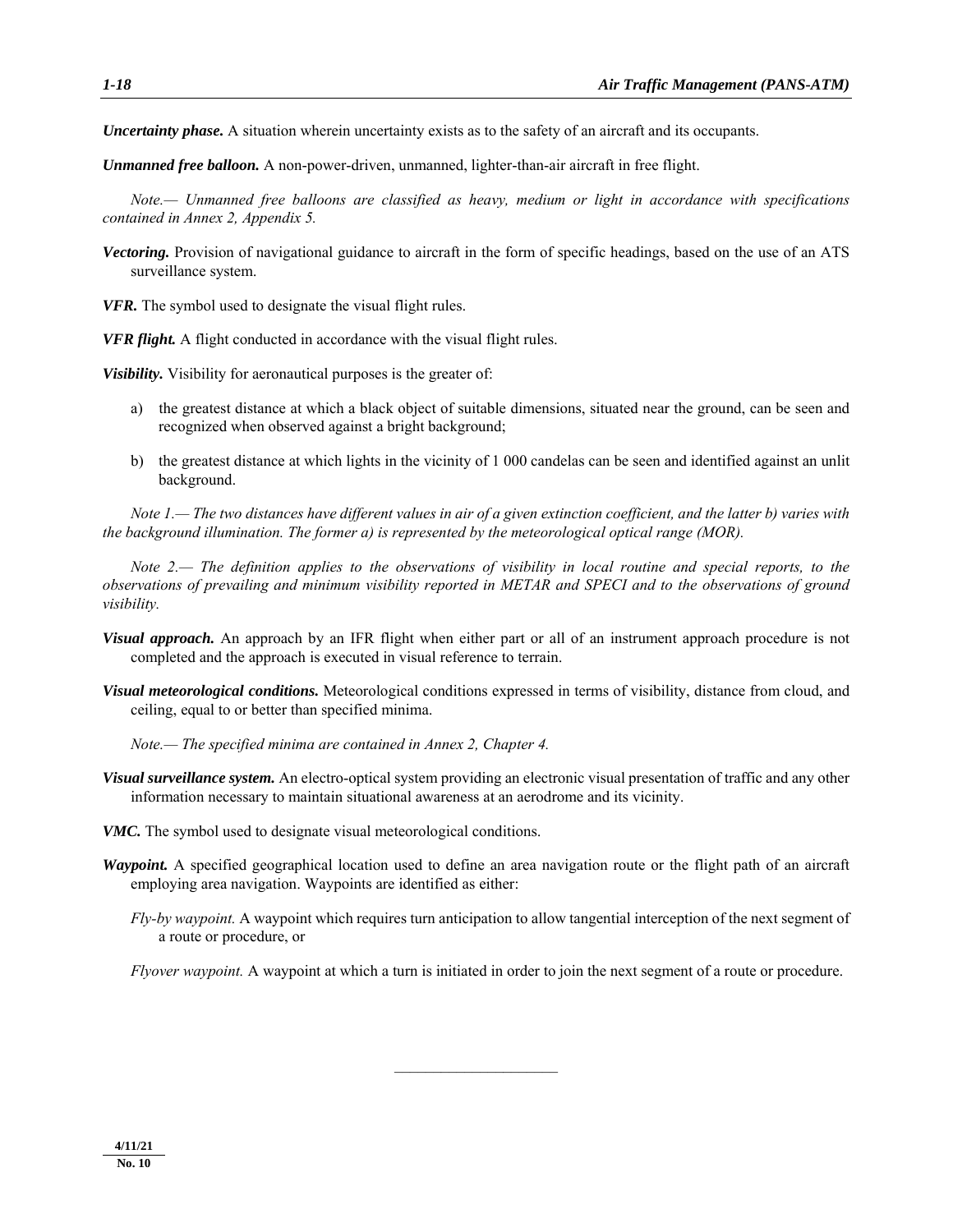*Section 1.— Position information:* 

- 1) aircraft identification
- 2) position
- 3) time
- 4) flight level or altitude
- 5) next position and time over
- 6) ensuing significant point

 *Section 2.— Operational information:* 

- 7) estimated time of arrival
- 8) endurance

 *Section 3.— Meteorological information:* 

- 9) wind direction
- 10) wind speed
- 11) wind quality flag
- 12) air temperature
- 13) turbulence (if available)
- 14) humidity (if available).

 4.12.2.2 Section 1 of the air-report is obligatory, except that elements 5) and 6) thereof may be omitted when so prescribed on the basis of regional air navigation agreements. Section 2 of the air-report, or a portion thereof, shall only be transmitted when so requested by the operator or a designated representative, or when deemed necessary by the pilot-in-command. Section 3 of the air-report shall be transmitted in accordance with Annex 3, Chapter 5.

 *Note.— While element 4), flight level or altitude, may, in accordance with 4.11.2.1, be omitted from the contents of a position report transmitted by radiotelephony when so prescribed on the basis of regional air navigation agreements, that element may not be omitted from Section 1 of an air-report.* 

### **4.12.3 Contents of special air-reports**

 4.12.3.1 Special air-reports shall be made by all aircraft whenever the following conditions are encountered or observed:

- a) moderate or severe turbulence; or
- b) moderate or severe icing; or
- c) severe mountain wave; or
- d) thunderstorms, without hail that are obscured, embedded, widespread or in squall lines; or
- e) thunderstorms, with hail that are obscured, embedded, widespread or in squall lines; or
- f) heavy duststorm or heavy sandstorm; or
- g) volcanic ash cloud; or
- h) pre-eruption volcanic activity or a volcanic eruption; or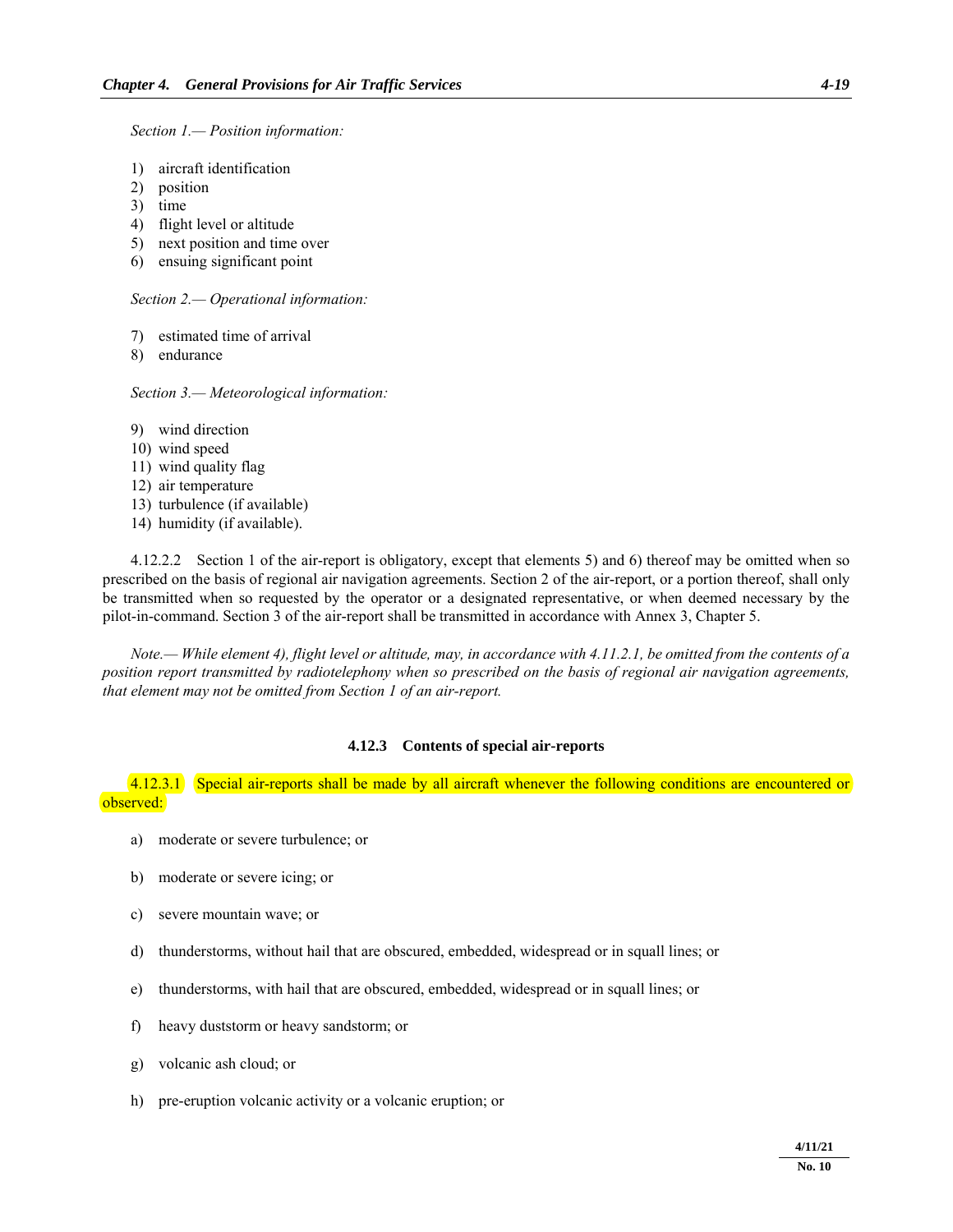i) as of 4 November 2021 runway braking action encountered is not as good as reported.

 *Note.— Pre-eruption volcanic activity in this context means unusual and/or increasing volcanic activity which could presage a volcanic eruption.* 

In addition, in the case of transonic and supersonic flight:

- j) moderate turbulence; or
- k) hail; or
- l) cumulonimbus clouds.

4.12.3.2 When air-ground data link is used, special air-reports shall contain the following elements:

 message type designator aircraft identification

Data block 1:

 latitude longitude pressure-altitude time

Data block 2:

 wind direction wind speed wind quality flag air temperature turbulence (if available) humidity (if available)

Data block 3:

 condition prompting the issuance of the special air-report; to be selected from the list a) to k) presented under 4.12.3.1.

4.12.3.3 When voice communications are used, special air-reports shall contain the following elements:

Message type designator

 *Section 1.— Position information* 

- 1) aircraft identification
- 2) position

3) time

4) flight level or altitude

 *Section 3.— Meteorological information* 

 5) condition prompting the issuance of the special air-report; to be selected from the list a) to k) presented under 4.12.3.1.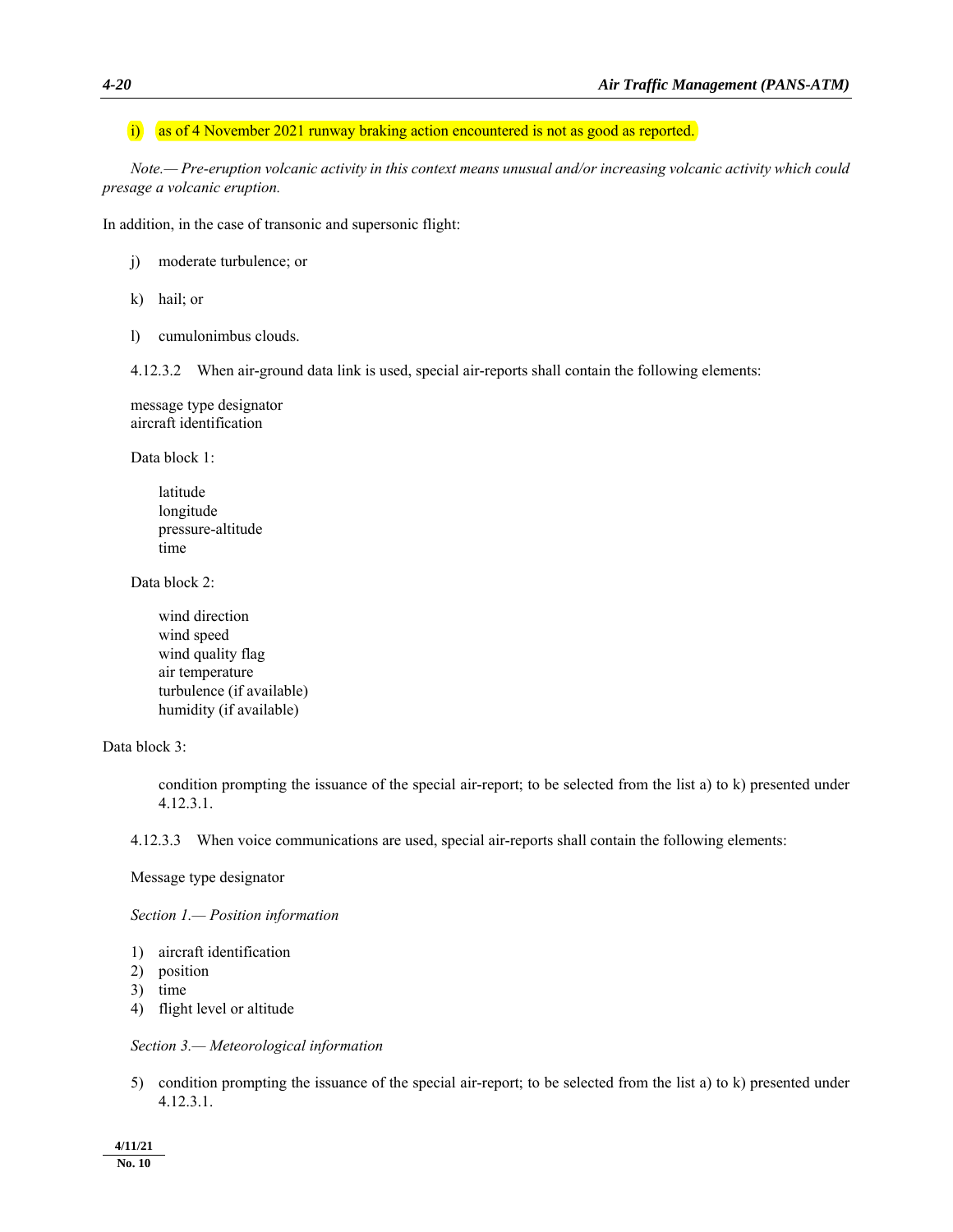## **4.12.4 Compilation and transmission of air-reports by voice communications**

 4.12.4.1 Forms based on the model AIREP SPECIAL form at Appendix 1 shall be provided for the use of flight crews in compiling the reports. The detailed instructions for reporting, as given at Appendix 1, shall be complied with.

 4.12.4.2 The detailed instructions, including the formats of messages and the phraseologies given at Appendix 1, shall be used by flight crews when transmitting air-reports and by air traffic services units when retransmitting such reports.

 *Note.— Increasing use of air-reports in automated systems makes it essential that the elements of such reports be transmitted in the order and form prescribed.* 

### **4.12.5 Recording of special air-reports of volcanic activity**

Special air-reports containing observations of volcanic activity shall be recorded on the special air-report of volcanic activity form. Forms based on the model form for special air-reports of volcanic activity at Appendix 1 shall be provided for flight crews operating on routes which could be affected by volcanic ash clouds.

 *Note.— The recording and reporting instructions may conveniently be printed on the back of the special air-report of volcanic activity form.* 

#### **4.12.6 Forwarding of meteorological information**

 4.12.6.1 When receiving ADS-C reports which contain a meteorological information block, air traffic services units shall relay the basic ADS-C and meteorological information blocks and aircraft registration without delay to the world area forecast centres (WAFCs).

*Note.― Specifications concerning the format to be used in the relay of meteorological information to the WAFCs are contained in the* Manual on Aeronautical Meteorological Practice *(Doc 8896).* 

 4.12.6.2 When receiving special air-reports by data link communications, air traffic services units shall forward them without delay to their associated meteorological watch office, the WAFCs, and the centres designated by regional air navigation agreement for the operation of aeronautical fixed service Internet-based services.

 4.12.6.3 As of 5 November 2020, when receiving special air-reports by voice communications, air traffic services units shall forward them without delay to their associated meteorological watch offices, with the exception of conditions applying to runway braking action encountered.

> **4.12.7 Forwarding of braking action information**  (Applicable as of 4 November 2021)

When receiving special air-reports by voice communications concerning braking action encountered that is not as good as reported, air traffic service units shall forward them without delay to the appropriate aerodrome operator.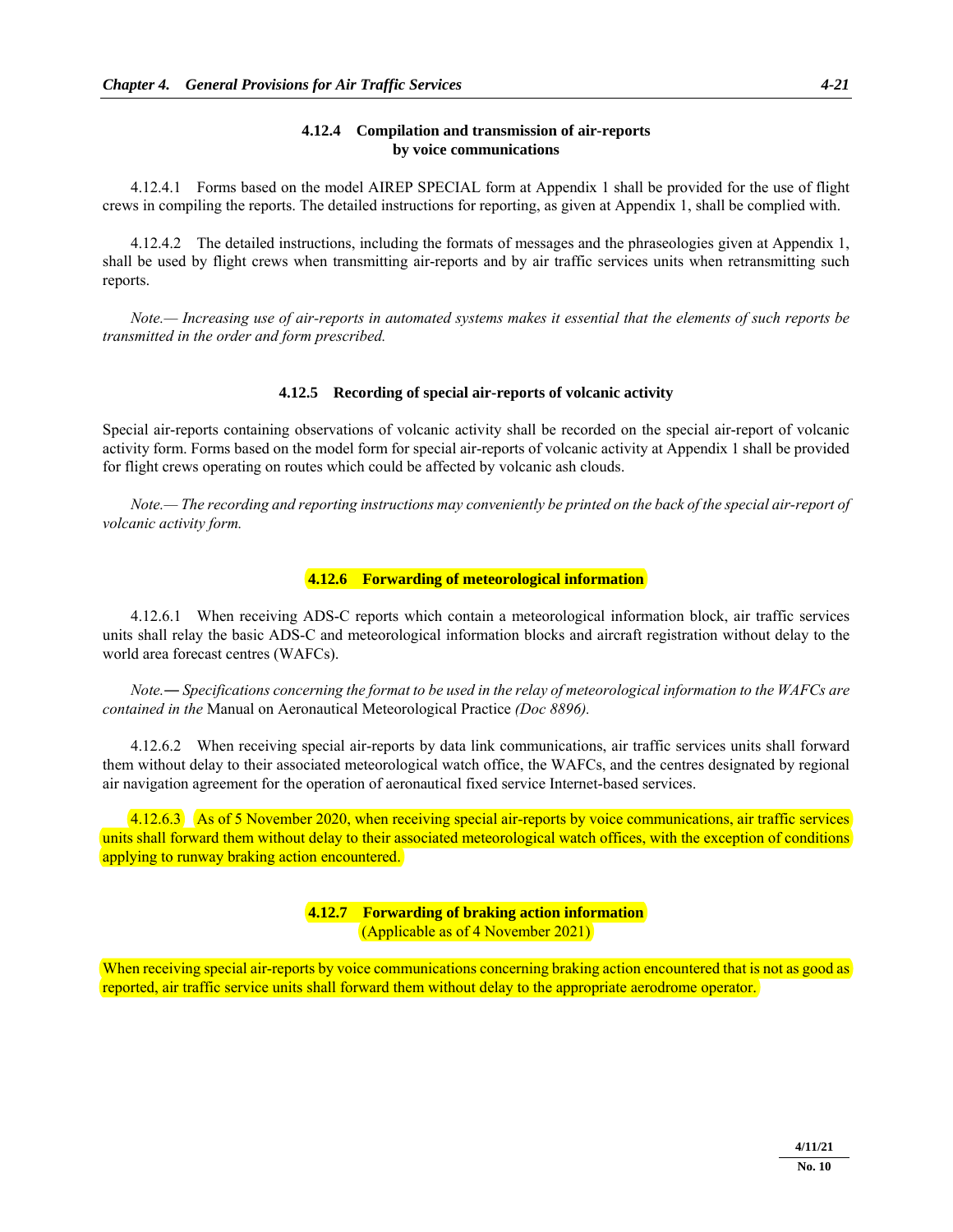## **4.13 PRESENTATION AND UPDATING OF FLIGHT PLAN AND CONTROL DATA**

#### **4.13.1 General**

The appropriate authority shall establish provisions and procedures for the presentation to controllers, and subsequent updating, of flight plan and control data for all flights being provided with a service by an ATS unit. Provision shall also be made for the presentation of any other information required or desirable for the provision of ATS.

## **4.13.2 Information and data to be presented**

 4.13.2.1 Sufficient information and data shall be presented in such a manner as to enable the controller to have a complete representation of the current air traffic situation within the controller's area of responsibility and, when relevant, movements on the manoeuvring area of aerodromes. The presentation shall be updated in accordance with the progress of aircraft, in order to facilitate the timely detection and resolution of conflicts as well as to facilitate and provide a record of coordination with adjacent ATS units and control sectors.

 4.13.2.2 An appropriate representation of the airspace configuration, including significant points and information related to such points, shall be provided. Data to be presented shall include relevant information from flight plans and position reports as well as clearance and coordination data. The information display may be generated and updated automatically, or the data may be entered and updated by authorized personnel.

 4.13.2.3 Requirements regarding other information to be displayed, or to be available for display, shall be specified by the appropriate authority.

#### **4.13.3 Presentation of information and data**

 4.13.3.1 The required flight plan and control data may be presented through the use of paper flight progress strips or electronic flight progress strips, by other electronic presentation forms or by a combination of presentation methods.

 4.13.3.2 The method(s) of presenting information and data shall be in accordance with Human Factors principles. All data, including data related to individual aircraft, shall be presented in a manner minimizing the potential for misinterpretation or misunderstanding.

 4.13.3.3 Means and methods for manually entering data in ATC automation systems shall be in accordance with Human Factors principles.

 4.13.3.4 When flight progress strips (FPS) are used, there should be at least one individual FPS for each flight. The number of FPS for individual flights shall be sufficient to meet the requirements of the ATS unit concerned. Procedures for annotating data and provisions specifying the types of data to be entered on FPS, including the use of symbols, shall be specified by the appropriate ATS authority.

 *Note.— Guidance material on the use of paper FPS is contained in the* Air Traffic Services Planning Manual *(Doc 9426).* 

 4.13.3.5 Data generated automatically shall be presented to the controller in a timely manner. The presentation of information and data for individual flights shall continue until such time as the data is no longer required for the purpose of providing control, including conflict detection and the coordination of flights, or until terminated by the controller.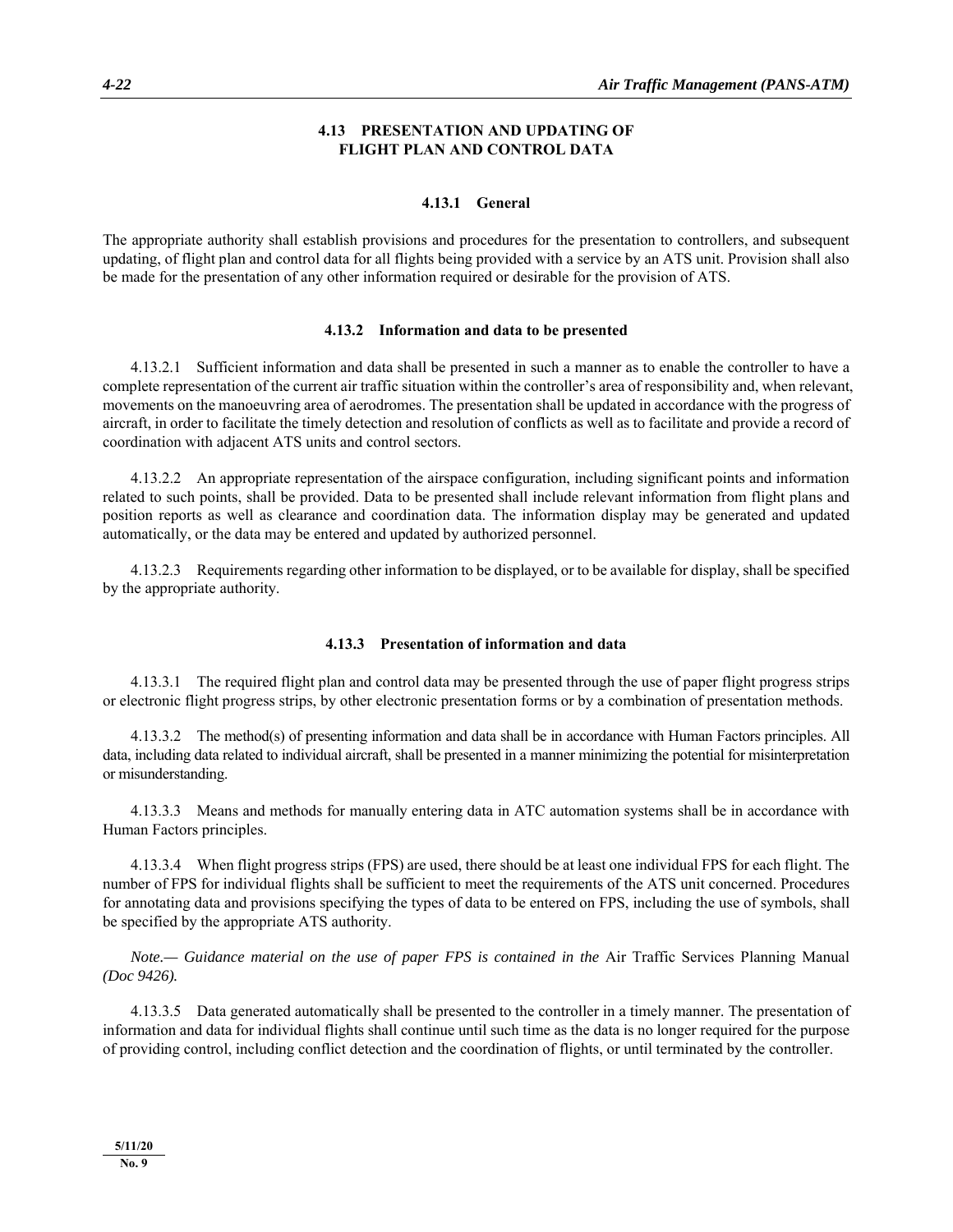*Note.— Jet blast and propeller slipstream can produce localized wind velocities of sufficient strength to cause damage to other aircraft, vehicles and personnel operating within the affected area.* 

7.4.1.7 ABNORMAL AIRCRAFT CONFIGURATION AND CONDITION

 7.4.1.7.1 Whenever an abnormal configuration or condition of an aircraft, including conditions such as landing gear not extended or only partly extended, or unusual smoke emissions from any part of the aircraft, is observed by or reported to the aerodrome controller, the aircraft concerned shall be advised without delay.

 7.4.1.7.2 When requested by the flight crew of a departing aircraft suspecting damage to the aircraft, the departure runway used shall be inspected without delay and the flight crew advised in the most expeditious manner as to whether any aircraft debris or bird or animal remains have been found or not.

## **7.5 ESSENTIAL INFORMATION ON AERODROME CONDITIONS**

 *Note.— See Chapter 11, 11.4.3.4, regarding messages containing information on aerodrome conditions.* 

 7.5.1 Essential information on aerodrome conditions is information necessary to safety in the operation of aircraft, which pertains to the movement area or any facilities usually associated therewith. For example, construction work on a taxi strip not connected to the runway-in-use would not be essential information to any aircraft except one that might be taxied in the vicinity of the construction work. As another example, if all traffic must be confined to runways, that fact should be considered as essential aerodrome information to any aircraft not familiar with the aerodrome.

7.5.2 Essential information on aerodrome conditions shall include information relating to the following:

- a) construction or maintenance work on, or immediately adjacent to the movement area;
- b) rough or broken surfaces on a runway, a taxiway or an apron, whether marked or not;
- c) snow, slush, ice or frost on a runway, a taxiway or an apron [*applicable until 3 November 2021*];
- *c)* water, snow, slush, ice or frost on a runway, a taxiway or an apron *[applicable as of 4 November 2021]*;
- d) water on a runway, a taxiway or an apron [*applicable until 3 November2021*];
- *d*) anti-icing or de-icing liquid chemicals or other contaminant on a runway, taxiway or apron *[applicable as of 4 November2021]*;
- e) snow banks or drifts adjacent to a runway, a taxiway or an apron;
- f) other temporary hazards, including parked aircraft and birds on the ground or in the air;
- g) failure or irregular operation of part or all of the aerodrome lighting system;
- h) any other pertinent information.

*Note.— Up-to-date information on the conditions on aprons may not always be available to the aerodrome control tower. The responsibility of the aerodrome control tower in relation to aprons is, with respect to the provisions of 7.5.1 and 7.5.2, limited to the transmission to aircraft of the information which is provided to it by the authority responsible for the aprons.* 

 7.5.3 Essential information on aerodrome conditions shall be given to every aircraft, except when it is known that the aircraft already has received all or part of the information from other sources. The information shall be given in sufficient time for the aircraft to make proper use of it, and the hazards shall be identified as distinctly as possible.

 *Note.— "Other sources" include NOTAM, ATIS broadcasts, and the display of suitable signals*.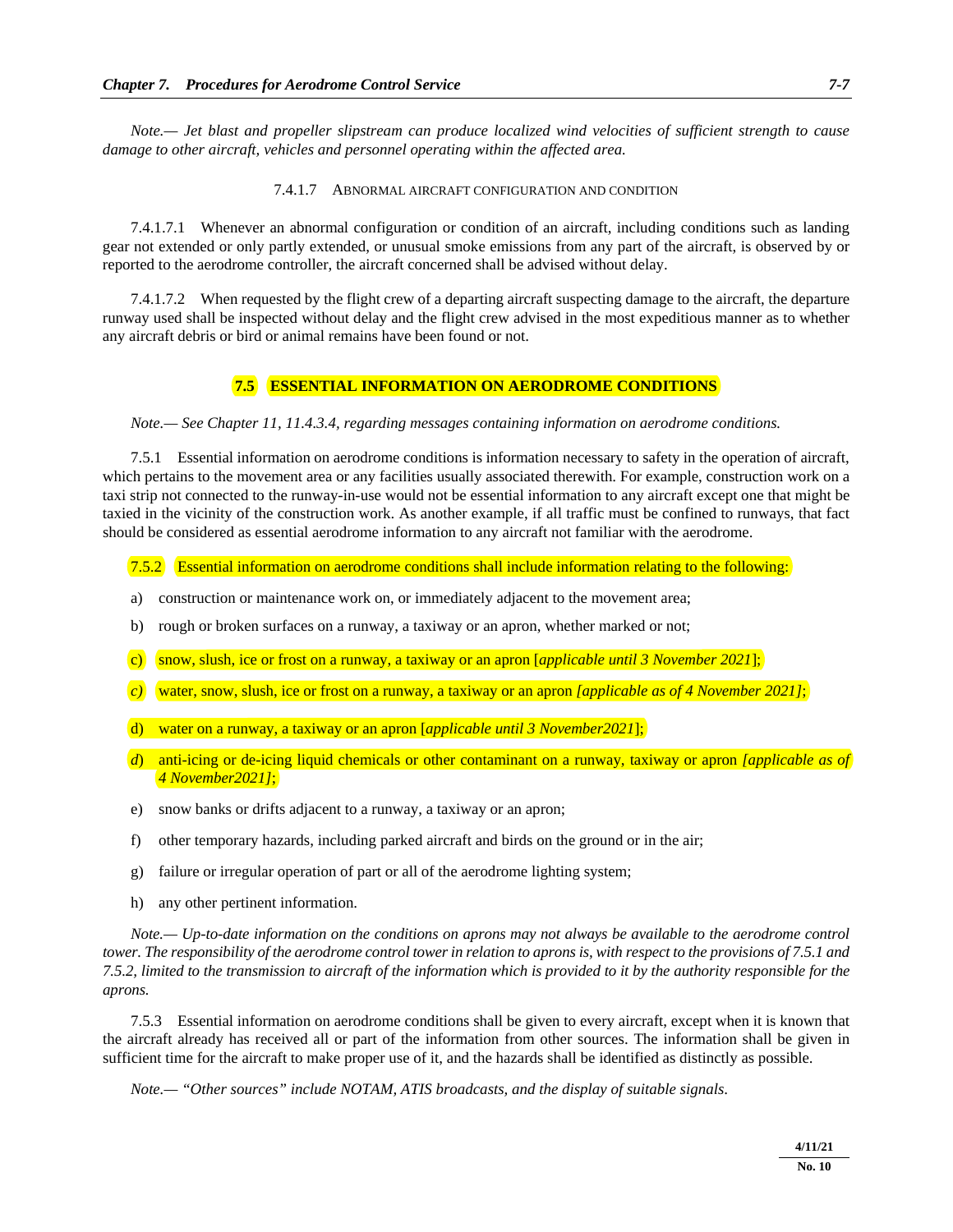7.5.4 When a not previously notified condition pertaining to the safe use by aircraft of the manoeuvring area is reported to or observed by the controller, the appropriate aerodrome authority shall be informed and operations on that part of the manoeuvring area terminated until otherwise advised by the appropriate aerodrome authority.

#### **7.6 CONTROL OF AERODROME TRAFFIC**

#### **7.6.1 General**

As the view from the flight deck of an aircraft is normally restricted, the controller shall ensure that instructions and information which require the flight crew to employ visual detection, recognition and observation are phrased in a clear, concise and complete manner.

#### **7.6.2 Designated positions of aircraft in the aerodrome traffic and taxi circuits**

The following positions of aircraft in the traffic and taxi circuits are the positions where aircraft normally receive aerodrome control tower clearances. Aircraft should be watched closely as they approach these positions so that proper clearances may be issued without delay. Where practicable, all clearances should be issued without waiting for aircraft to initiate the call.

 *Position 1.* Aircraft initiates call to taxi for departing flight. Runway-in-use information and taxi clearances given.

*Position 2.* If there is conflicting traffic, the departing aircraft will be held at this position. Engine run-up will, when required, normally be performed here.

 *Position 3.* Take-off clearance is issued here, if not practicable at position 2.

 *Position 4.* Clearance to land is issued here as practicable.

*Position 5.* Clearance to taxi to apron is issued here.

 *Position 6.* Parking information issued here, if necessary.

 *Note 1.— Arriving aircraft executing an instrument approach procedure will normally enter the traffic circuit on final except when visual manoeuvring to the landing runway is required.* 

 *Note 2.— See Figure 7-1.* 

#### **7.6.3 Traffic on the manoeuvring area**

7.6.3.1 CONTROL OF TAXIING AIRCRAFT

## 7.6.3.1.1 *TAXI CLEARANCE*

 7.6.3.1.1.1 Prior to issuing a taxi clearance, the controller shall determine where the aircraft concerned is parked. Taxi clearances shall contain concise instructions and adequate information so as to assist the flight crew to follow the correct taxi routes, to avoid collision with other aircraft or objects and to minimize the potential for the aircraft inadvertently entering an active runway.

 7.6.3.1.1.2 When a taxi clearance contains a taxi limit beyond a runway, it shall contain an explicit clearance to cross or an instruction to hold short of that runway.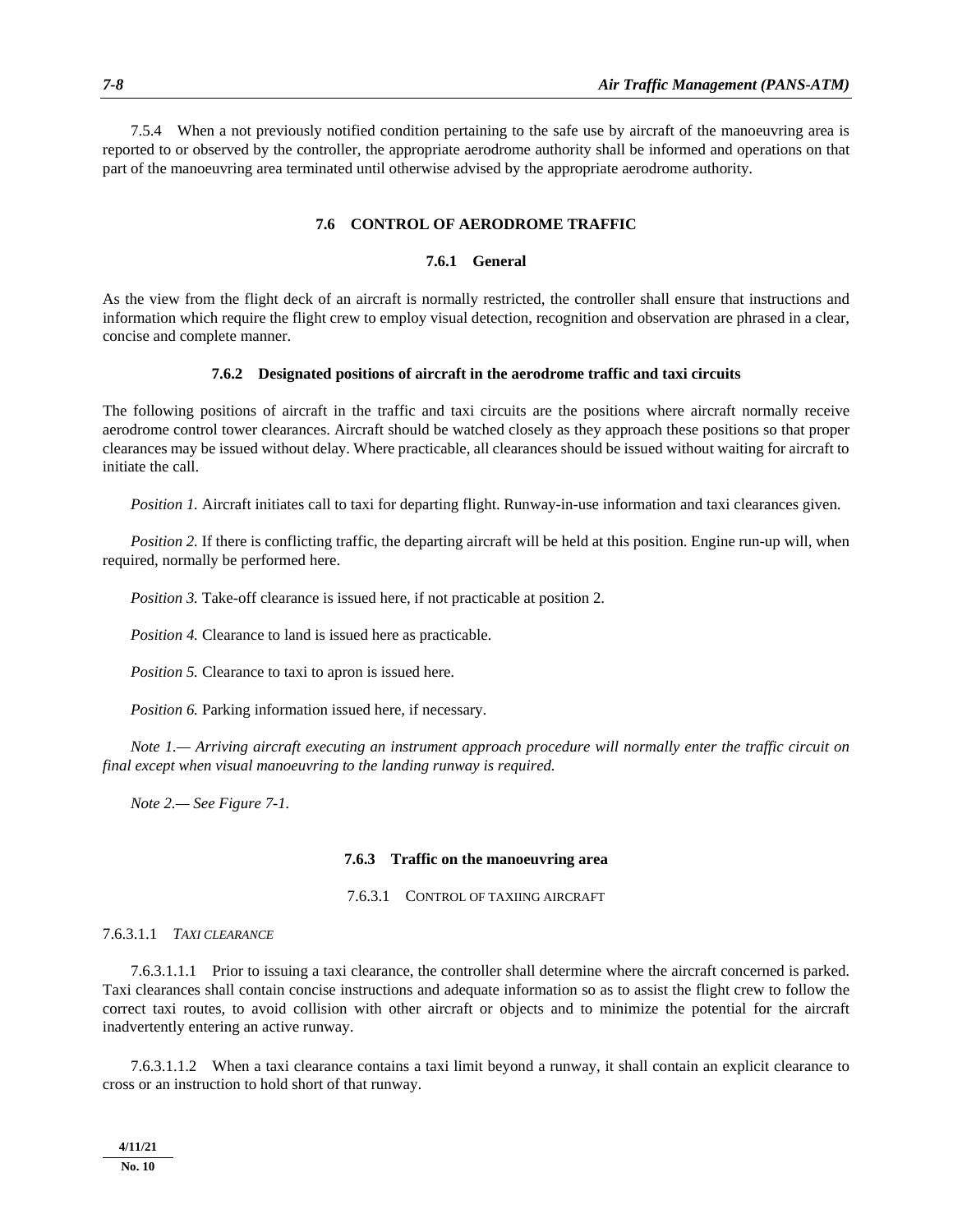11.4.3.3 MESSAGES CONCERNING THE OPERATION OF AERONAUTICAL FACILITIES

*Note.— General provisions concerning this subject are set forth in Annex 11, 4.2.* 

Messages concerning the operation of aeronautical facilities shall be transmitted to aircraft from whose flight plan it is apparent that the operation of the flight may be affected by the operating status of the operating facility concerned. They shall contain appropriate data on the service status of the facility in question, and, if the facility is out of operation, an indication when the normal operating status will be restored.

## 11.4.3.4 MESSAGES CONTAINING INFORMATION ON AERODROME CONDITIONS

*Note.— Provisions regarding the issuance of information on aerodrome conditions are contained in Chapter 7, 7.5.* 

 11.4.3.4.1 Whenever information is provided on aerodrome conditions, this shall be done in a clear and concise manner so as to facilitate appreciation by the pilot of the situation described. It shall be issued whenever deemed necessary by the controller on duty in the interest of safety, or when requested by an aircraft. If the information is provided on the initiative of the controller, it shall be transmitted to each aircraft concerned in sufficient time to enable the pilot to make proper use of the information.

 11.4.3.4.2 Until 3 November 2021, information that water is present on a runway shall be transmitted to each aircraft concerned, on the initiative of the controller, using the following terms:

DAMP — the surface shows a change of colour due to moisture.

WET — the surface is soaked but there is no standing water.

STANDING WATER — for aeroplane performance purposes, a runway where more than 25 per cent of the runway surface area (whether in isolated areas or not) within the required length and width being used is covered by water more than 3 mm deep.

*11.4.3.4.2* As of 4 November 2021, whenever information is provided concerning runway surface conditions that may adversely affect aircraft braking action, the following terms shall be used, as necessary:

COMPACTED SNOW

**DRY** 

DRY SNOW

DRY SNOW ON TOP OF COMPACTED SNOW

DRY SNOW ON TOP OF ICE

FROST

ICE

**SLUSH** 

STANDING WATER

WATER ON TOP OF COMPACTED SNOW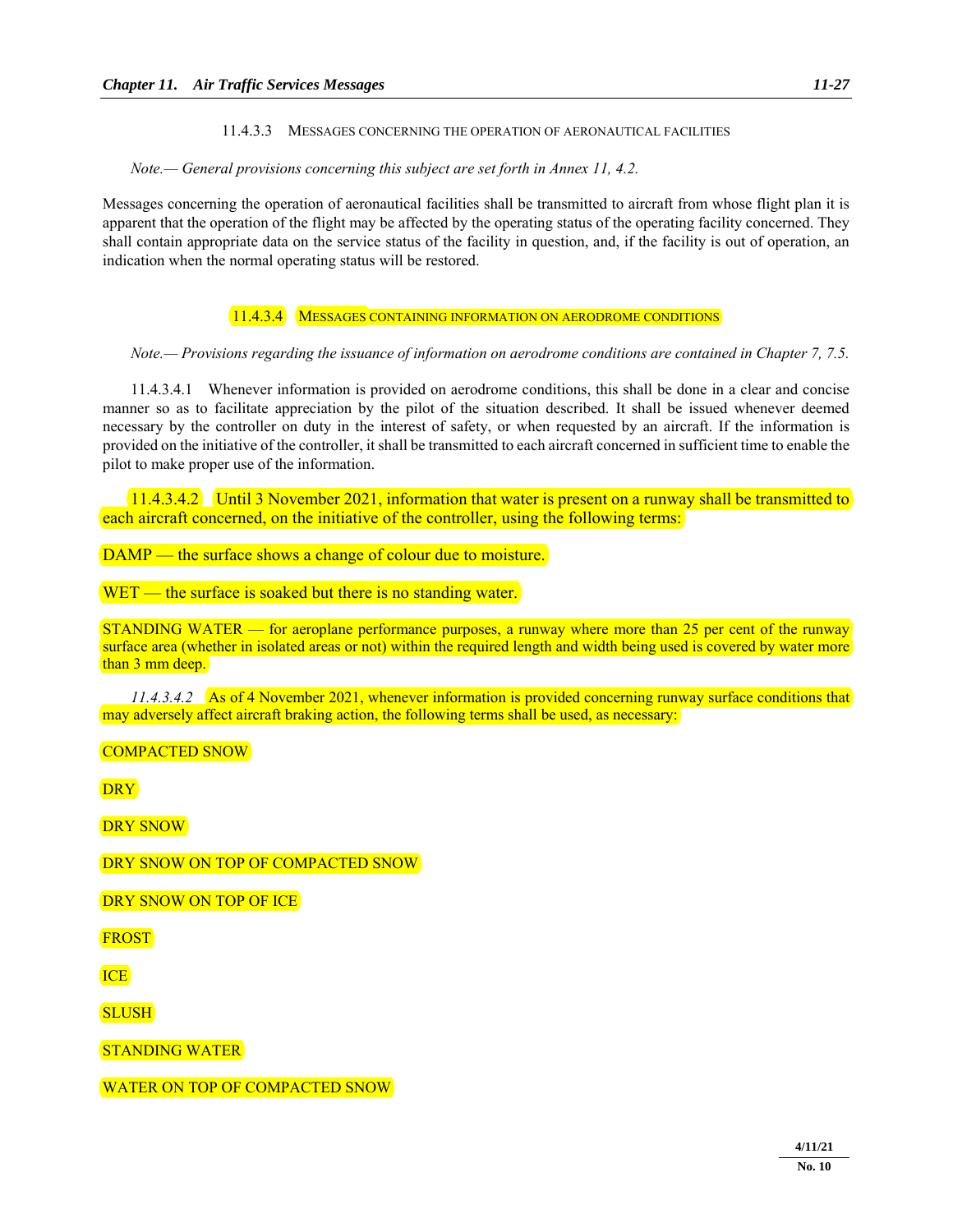## WET

WET ICE

## WET SNOW

## WET SNOW ON TOP OF COMPACTED SNOW

## WET SNOW ON TOP OF ICE

 11.4.3.4.3 As of 4 November 2021, appropriate ATS units shall have available for transmission to aircraft, upon request, the runway condition report (RCR) information. This shall be passed to aircraft in the order of the direction of landing or take-off.

## 11.4.3.5 MESSAGES CONCERNING AIR TRAFFIC INCIDENT REPORTS

When an aircraft involved in an incident has a destination outside the area of responsibility of the ATS unit where the incident occurred, the ATS unit at the destination aerodrome should be notified and requested to obtain the pilot's report. The following information should be included in the message:

- a) type of incident (AIRPROX, procedure or facility);
- b) identification of the aircraft concerned;
- c) time and position at time of incident;
- d) brief details of incident.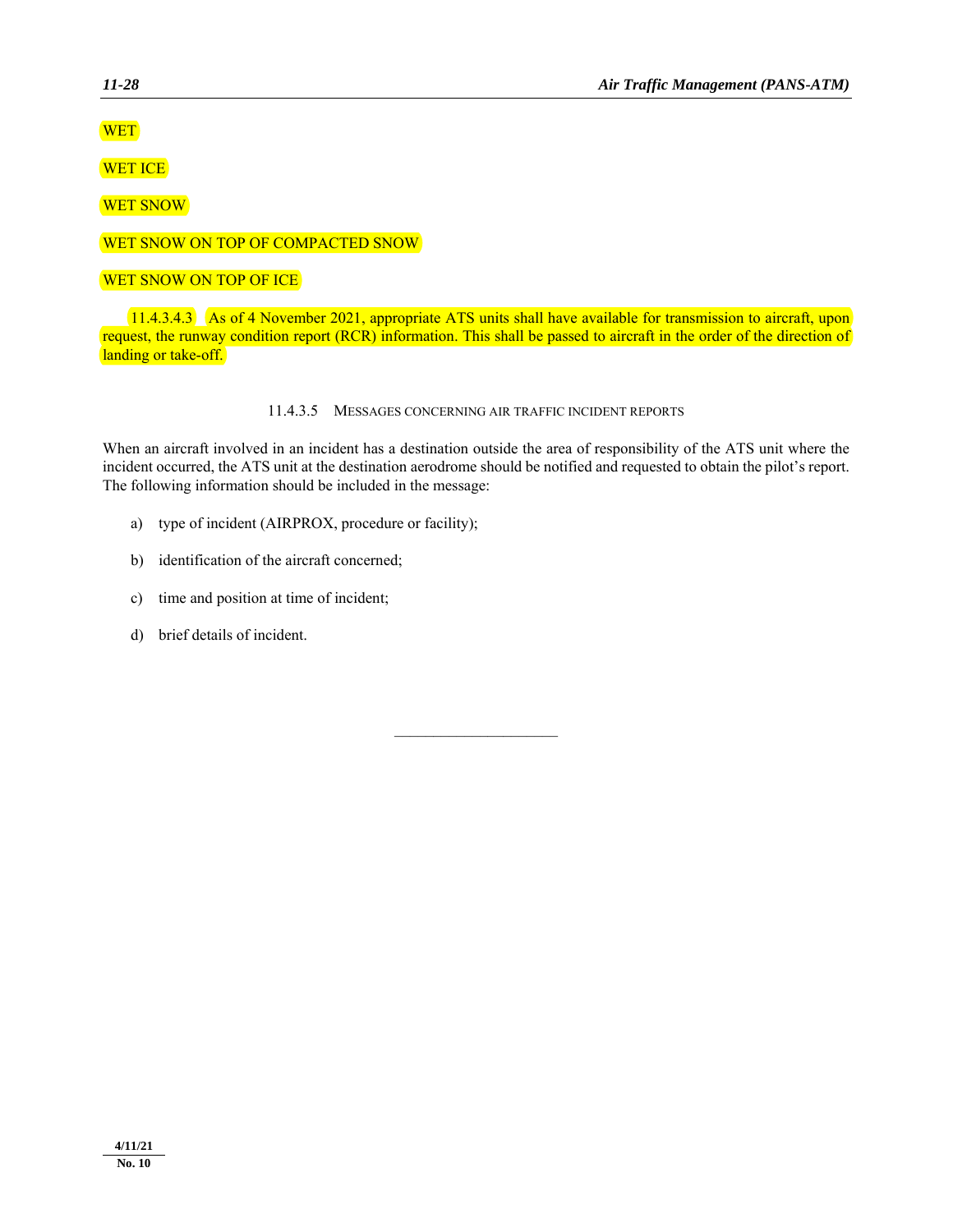| <b>CIRCUMSTANCES</b>                                                  | Phraseologies |                                                                                                                                                                                                                                                                                                                                          |
|-----------------------------------------------------------------------|---------------|------------------------------------------------------------------------------------------------------------------------------------------------------------------------------------------------------------------------------------------------------------------------------------------------------------------------------------------|
| 12.3.1.11 AERODROME INFORMATION<br>(Applicable until 3 November 2021) | a)            | [(location)] RUNWAY SURFACE CONDITION RUNWAY<br>$(number)$ (condition);                                                                                                                                                                                                                                                                  |
|                                                                       | b)            | [(location)] RUNWAY SURFACE CONDITION RUNWAY<br>(number) NOT CURRENT;                                                                                                                                                                                                                                                                    |
|                                                                       | c)            | LANDING SURFACE (condition);                                                                                                                                                                                                                                                                                                             |
|                                                                       | d)            | CAUTION CONSTRUCTION WORK (location);                                                                                                                                                                                                                                                                                                    |
|                                                                       | e)            | CAUTION (specify reasons) RIGHT (or LEFT), (or BOTH<br>SIDES) OF RUNWAY [number];                                                                                                                                                                                                                                                        |
|                                                                       | f)            | CAUTION WORK IN PROGRESS (or OBSTRUCTION)<br>(position and any necessary advice);                                                                                                                                                                                                                                                        |
|                                                                       | g)            | RUNWAY REPORT AT (observation time) RUNWAY<br>(number) (type of precipitant) UP TO (depth of deposit)<br>MILLIMETRES. ESTIMATED SURFACE FRICTION<br>GOOD (or MEDIUM TO GOOD, or MEDIUM, or MEDIUM<br>TO POOR, or POOR;                                                                                                                   |
|                                                                       | h)            | BRAKING ACTION REPORTED BY (aircraft type) AT<br>(time) GOOD (or MEDIUM to GOOD, or MEDIUM, or<br>MEDIUM to POOR, or POOR);                                                                                                                                                                                                              |
|                                                                       | $\ddot{1}$    | RUNWAY (or TAXIWAY) (number) WET [or STANDING<br>WATER, or SNOW REMOVED (length and width as<br>applicable), or TREATED, or COVERED WITH PATCHES<br>OF DRY SNOW (or WET SNOW, or COMPACTED SNOW,<br>or SLUSH, or FROZEN SLUSH, or ICE, or WET ICE, or ICE<br>UNDERNEATH, or ICE AND SNOW, or SNOWDRIFTS, or<br>FROZEN RUTS AND RIDGES)]; |
|                                                                       | j)            | TOWER OBSERVES (weather information);                                                                                                                                                                                                                                                                                                    |
|                                                                       | $\bf{k}$      | PILOT REPORTS (weather information).                                                                                                                                                                                                                                                                                                     |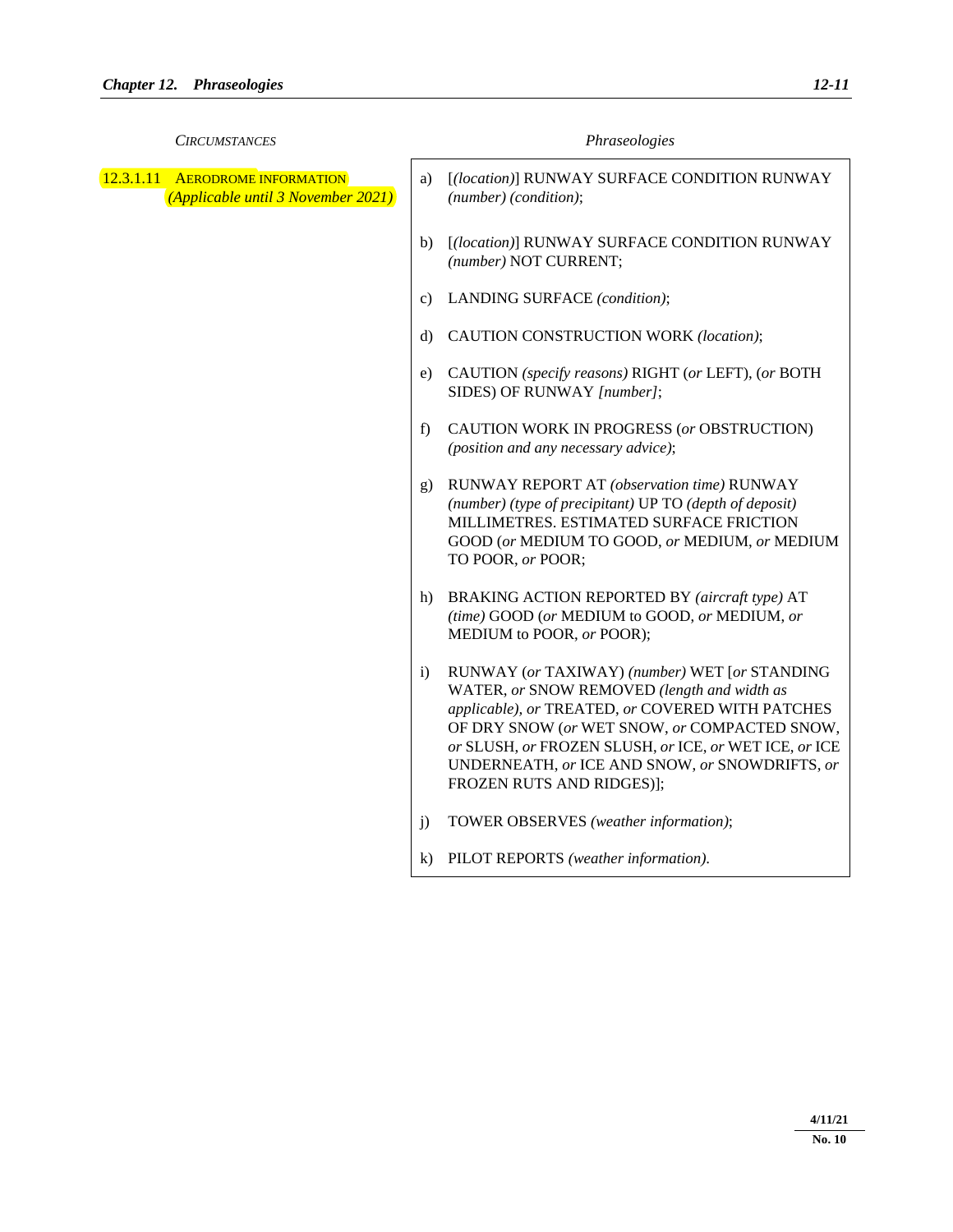## *12.3.1.11* AERODROME INFORMATION *(Applicable as of 4 November 2021)*

*Note 1.— See 11.4.3.4.3 for requirements for passing runway condition reports (RCRs) to pilots.* 

*Note 2.— This information is provided for runway thirds or the full runway, as applicable.* 

- a) [*(location)*] RUNWAY *(number)* SURFACE CONDITION [CODE *(three digit number*)] *followed as necessary by:* 
	- 1) ISSUED AT (*date and time UTC);*
	- 2) DRY, *or* WET ICE, *or* WATER ON TOP OF COMPACTED SNOW, *or* DRY SNOW, *or* DRY SNOW ON TOP OF ICE, *or* WET SNOW ON TOP OF ICE, *or* ICE, *or* SLUSH, *or* STANDING WATER, *or* COMPACTED SNOW, *or* WET SNOW, *or* DRY SNOW ON TOP OF COMPACTED SNOW, *or* WET SNOW ON TOP OF COMPACTED SNOW, *or* WET, *or* FROST;
	- 3) DEPTH (*(depth of deposit)* MILLIMETRES *or* NOT REPORTED);
	- 4) COVERAGE (*(number)* PER CENT *or* NOT REPORTED);
	- 5) ESTIMATED SURFACE FRICTION (GOOD, *or* GOOD TO MEDIUM, *or* MEDIUM, *or* MEDIUM TO POOR, *or*  POOR, *or* LESS THAN POOR);
	- 6) AVAILABLE WIDTH *(number)* METRES;
	- 7) LENGTH REDUCED TO *(number)* METRES;
	- 8) DRIFTING SNOW;
	- 9) LOOSE SAND;
	- 10) CHEMICALLY TREATED;
	- 11) SNOWBANK *(number)* METRES [LEFT, *or* RIGHT, *or* LEFT AND RIGHT] [OF *or* FROM] CENTRELINE;
	- 12) TAXIWAY *(identification of taxiway)* SNOWBANK *(number)* METRES [LEFT, *or* RIGHT, *or* LEFT AND RIGHT] [OF *or* FROM] CENTRELINE;
	- 13) ADJACENT SNOWBANKS;
	- 14) TAXIWAY *(identification of taxiway)* POOR;
	- 15) APRON *(identification of apron)* POOR;
	- 16) *Plain language remarks*;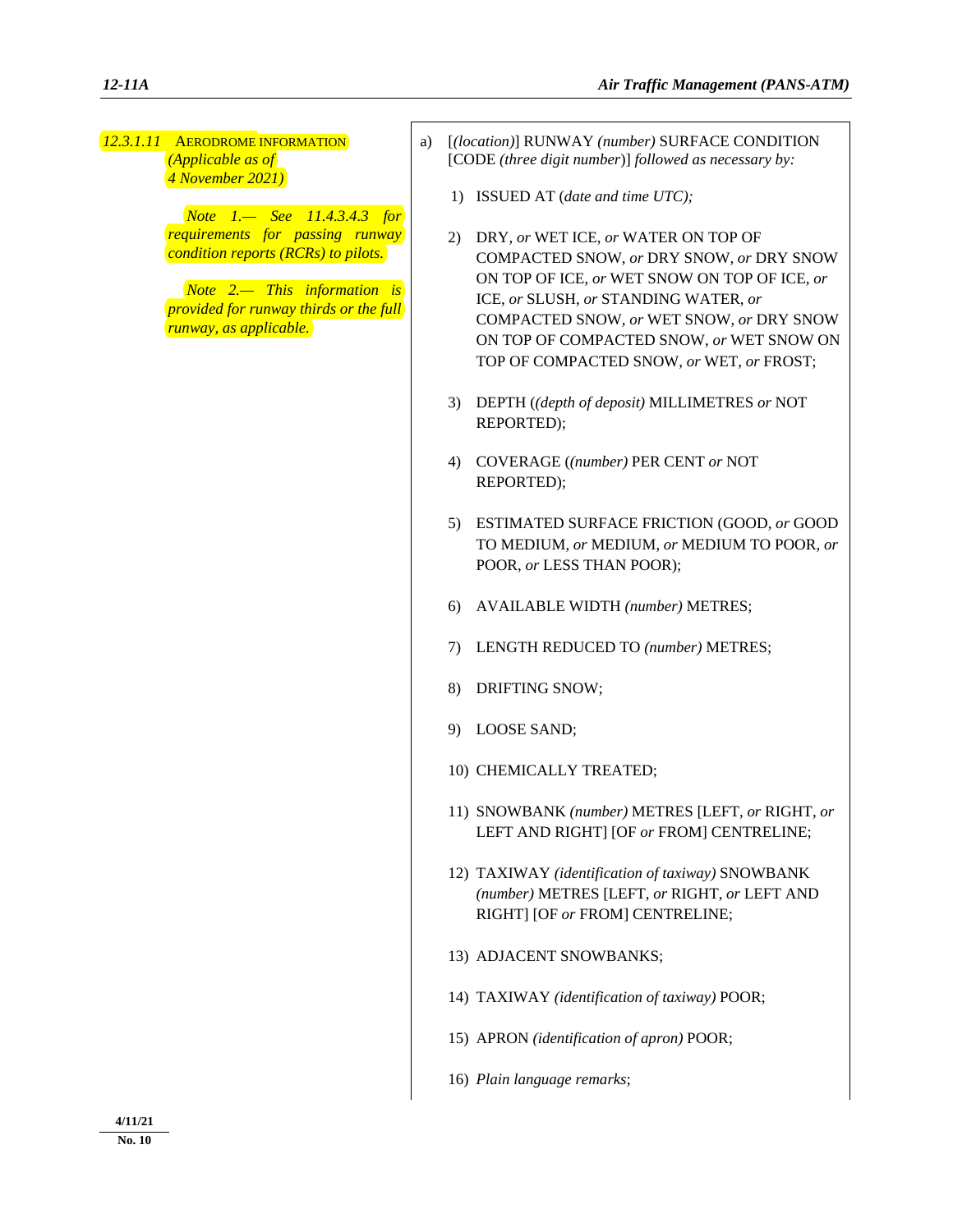| b)           | [(location)] RUNWAY SURFACE CONDITION RUNWAY<br>(number) NOT CURRENT;                                                                                                                                                                                                                                                                                                       |
|--------------|-----------------------------------------------------------------------------------------------------------------------------------------------------------------------------------------------------------------------------------------------------------------------------------------------------------------------------------------------------------------------------|
| C)           | LANDING SURFACE (condition);                                                                                                                                                                                                                                                                                                                                                |
| d)           | CAUTION CONSTRUCTION WORK (location);                                                                                                                                                                                                                                                                                                                                       |
| e)           | CAUTION (specify reasons) RIGHT (or LEFT), (or BOTH<br>SIDES) OF RUNWAY [(number)];                                                                                                                                                                                                                                                                                         |
| f            | CAUTION WORK IN PROGRESS (or OBSTRUCTION)<br>(position and any necessary advice);                                                                                                                                                                                                                                                                                           |
| g)           | BRAKING ACTION REPORTED BY (aircraft type) AT (time)<br>GOOD (or GOOD TO MEDIUM, or MEDIUM, or MEDIUM<br>TO POOR, or POOR);                                                                                                                                                                                                                                                 |
| h)           | TAXIWAY (identification of taxiway) WET [or STANDING<br>WATER, or SNOW REMOVED (length and width as<br>applicable), or CHEMICALLY TREATED, or COVERED<br>WITH PATCHES OF DRY SNOW (or WET SNOW, or<br>COMPACTED SNOW, or SLUSH, or FROZEN SLUSH, or<br>ICE, or WET ICE, or ICE UNDERNEATH, or ICE AND<br>SNOW, or SNOWDRIFTS, or FROZEN RUTS AND RIDGES<br>or LOOSE SAND)]; |
| $\ddot{1}$   | TOWER OBSERVES (weather information);                                                                                                                                                                                                                                                                                                                                       |
| $\mathbf{j}$ | PILOT REPORTS (weather information).                                                                                                                                                                                                                                                                                                                                        |
|              |                                                                                                                                                                                                                                                                                                                                                                             |
|              |                                                                                                                                                                                                                                                                                                                                                                             |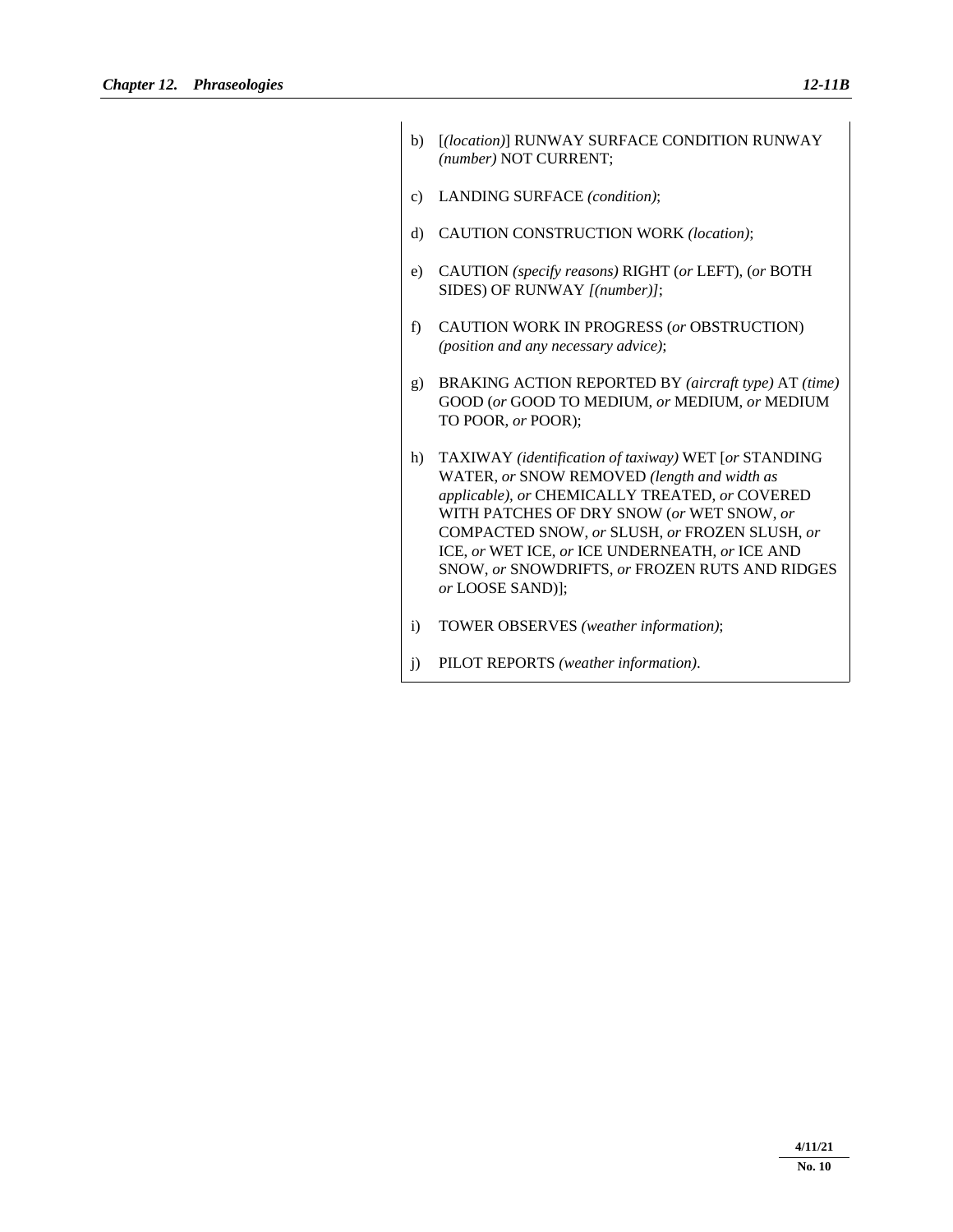| <i>Circumstances</i>                                                                                                                                        | Phraseologies                                                                                      |
|-------------------------------------------------------------------------------------------------------------------------------------------------------------|----------------------------------------------------------------------------------------------------|
| 12.3.1.13<br>REDUCED VERTICAL SEPARATION<br>MINIMUM (RVSM) OPERATIONS                                                                                       |                                                                                                    |
| to ascertain RVSM approval<br>status of an aircraft                                                                                                         | CONFIRM RVSM APPROVED;<br>a)                                                                       |
| to report RVSM approved status                                                                                                                              | *b) AFFIRM RVSM;                                                                                   |
| to report RVSM non-approved<br>status followed by supplementary<br>information                                                                              | *c) NEGATIVE RVSM [(supplementary information,<br>e.g. State aircraft)];                           |
| Note. - See 12.2.4 and 12.2.5<br>for procedures relating to<br>operations in RVSM airspace by<br>aircraft with non-approved status.                         |                                                                                                    |
| to deny ATC clearance into<br>RVSM airspace                                                                                                                 | UNABLE ISSUE CLEARANCE INTO RVSM AIRSPACE,<br>d)<br>MAINTAIN [or DESCEND TO, or CLIMB TO] (level); |
| to report when severe turbulence<br>affects the capability of an aircraft<br>to maintain height-keeping<br>requirements for RVSM                            | *e) UNABLE RVSM DUE TURBULENCE;                                                                    |
| to report that the equipment of an<br>aircraft has degraded below<br>minimum aviation system<br>performance standards                                       | *f) UNABLE RVSM DUE EQUIPMENT;                                                                     |
| to request an aircraft to provide<br>information as soon as<br>RVSM-approved status has been<br>regained or the pilot is ready to<br>resume RVSM operations | REPORT WHEN ABLE TO RESUME RVSM;<br>g)                                                             |
| to request confirmation that an<br>aircraft has regained<br>RVSM-approved status or a pilot is<br>ready to resume RVSM operations                           | CONFIRM ABLE TO RESUME RVSM;<br>h)                                                                 |
| to report ability to resume RVSM<br>operations after an equipment or<br>weather-related contingency                                                         | *i) READY TO RESUME RVSM.                                                                          |
|                                                                                                                                                             | * Denotes pilot transmission.                                                                      |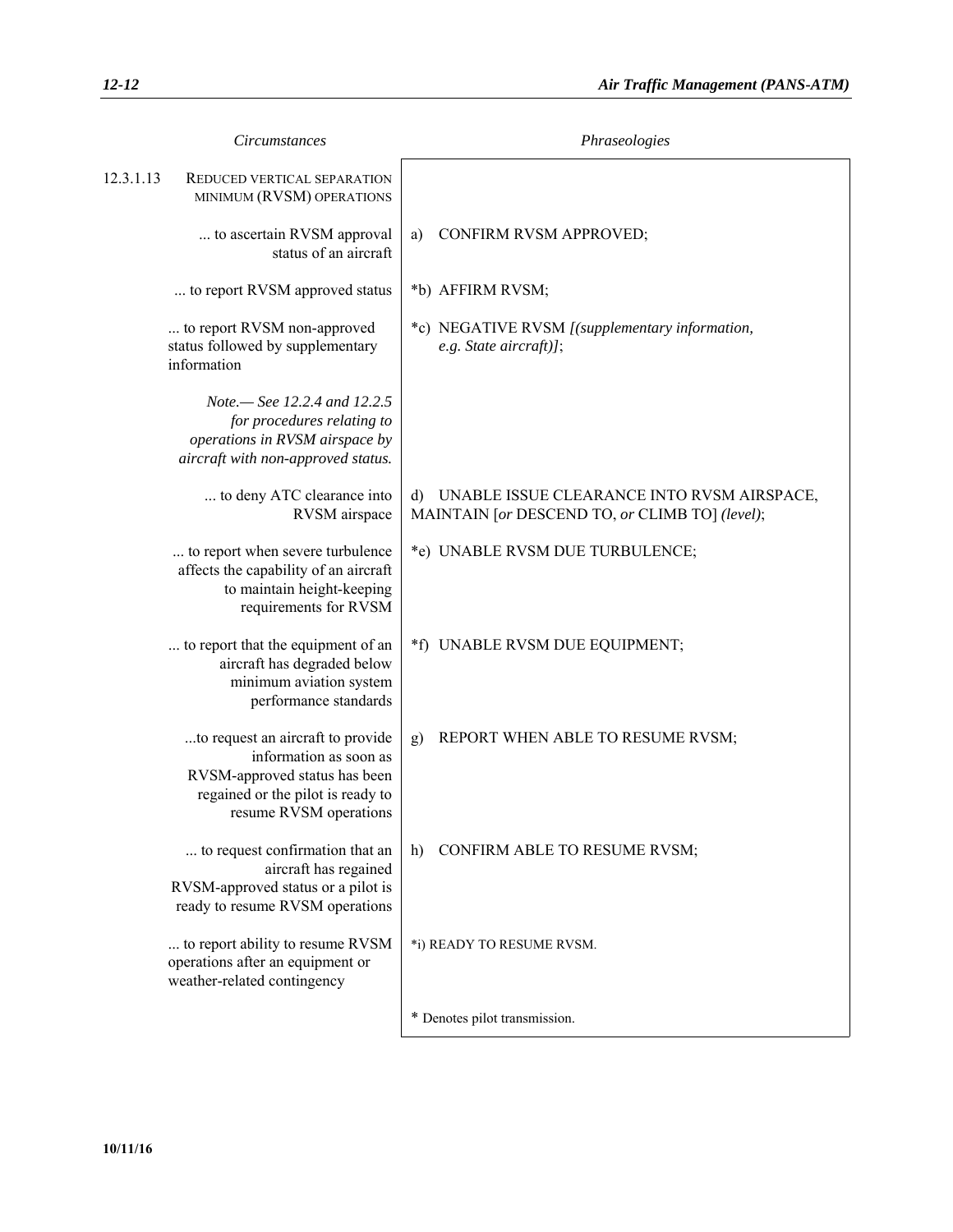## **Appendix 1**

## **INSTRUCTIONS FOR AIR-REPORTING BY VOICE COMMUNICATIONS**

- 1. Reporting instructions
- 2. Special air-report of volcanic activity form (Model VAR)
- 3. Examples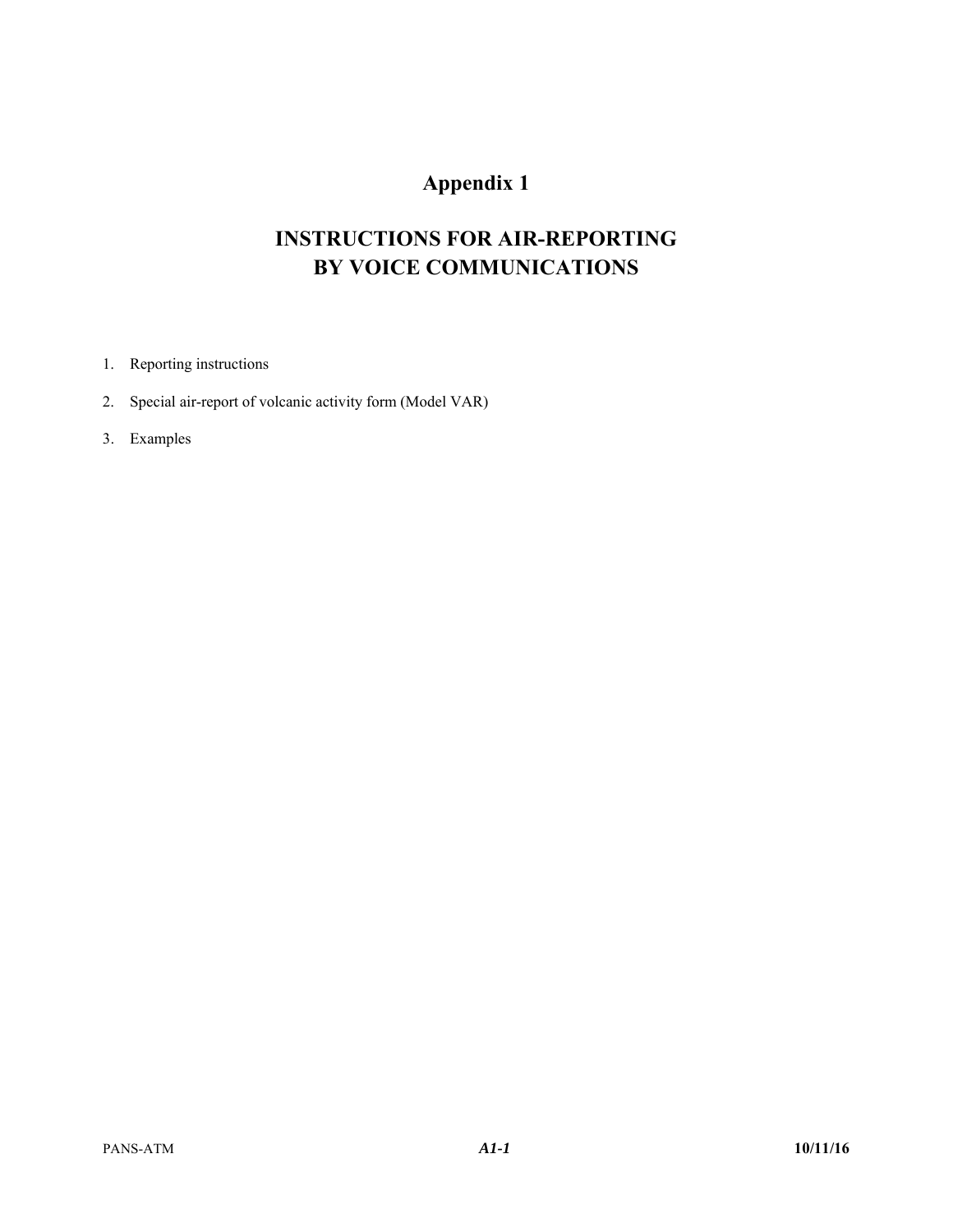## **1. Reporting instructions**

## **MODEL AIREP SPECIAL**

|           | <b>ITEM</b>    | PARAMETER                                                                                                                                                                                                                                                                                                                                                        | TRANSMIT IN TELEPHONY as appropriate                                                                                                                                                                                                                                                   |
|-----------|----------------|------------------------------------------------------------------------------------------------------------------------------------------------------------------------------------------------------------------------------------------------------------------------------------------------------------------------------------------------------------------|----------------------------------------------------------------------------------------------------------------------------------------------------------------------------------------------------------------------------------------------------------------------------------------|
|           |                | Message-type designator:<br>· special air-report                                                                                                                                                                                                                                                                                                                 | [AIREP] SPECIAL                                                                                                                                                                                                                                                                        |
|           |                |                                                                                                                                                                                                                                                                                                                                                                  |                                                                                                                                                                                                                                                                                        |
| Section 1 | 1              | Aircraft identification                                                                                                                                                                                                                                                                                                                                          | (aircraft identification)                                                                                                                                                                                                                                                              |
|           | $\overline{2}$ | Position                                                                                                                                                                                                                                                                                                                                                         | POSITION (latitude and longitude)<br>OVER (significant point)<br>ABEAM (significant point)<br>(significant point) (bearing) (distance)                                                                                                                                                 |
|           | 3              | Time                                                                                                                                                                                                                                                                                                                                                             | (time)                                                                                                                                                                                                                                                                                 |
|           | 4              | Level                                                                                                                                                                                                                                                                                                                                                            | FLIGHT LEVEL (number) or (number) METRES or FEET<br>CLIMBING TO FLIGHT LEVEL (number) or (number) METRES or FEET<br>DESCENDING TO FLIGHT LEVEL (number) or (number) METRES or FEET                                                                                                     |
|           | 5              | Next position and estimated time over                                                                                                                                                                                                                                                                                                                            | (position) (time)                                                                                                                                                                                                                                                                      |
|           | 6              | Ensuing significant point                                                                                                                                                                                                                                                                                                                                        | (position) NEXT                                                                                                                                                                                                                                                                        |
| Section 2 | $\overline{7}$ | Estimated time of arrival                                                                                                                                                                                                                                                                                                                                        | (aerodrome) (time)                                                                                                                                                                                                                                                                     |
|           | 8              | Endurance                                                                                                                                                                                                                                                                                                                                                        | ENDURANCE (hours and minutes)                                                                                                                                                                                                                                                          |
| Section 3 | 9              | Phenomenon encountered or observed,<br>prompting a special air-report:<br>• Moderate turbulence<br>• Severe turbulence<br>• Moderate icing<br>• Severe icing<br>• Severe mountainwave<br>• Thunderstorms without hail<br>• Thunderstorms with hail<br>• Heavy dust/sandstorm<br>• Volcanic ash cloud<br>• Pre-eruption volcanic activity or volcanic<br>eruption | <b>TURBULENCE MODERATE</b><br><b>TURBULENCE SEVERE</b><br><b>ICING MODERATE</b><br><b>ICING SEVERE</b><br>MOUNTAINWAVE SEVERE<br>THUNDERSTORMS<br>THUNDERSTORMS WITH HAIL<br>DUSTSTORM or SANDSTORM HEAVY<br>VOLCANIC ASH CLOUD<br>PRE-ERUPTION VOLCANIC ACTIVITY or VOLCANIC ERUPTION |
|           |                | (Applicable as of 4 November 2021)<br><b>Runway braking action</b><br>$\bullet$ Good<br>• Good to Medium<br>• Medium<br>• Medium to Poor<br>$\bullet$ Poor<br>• Less than Poor                                                                                                                                                                                   | (Applicable as of 4 November 2021)<br><b>GOOD</b><br><b>GOOD TO MEDIUM</b><br><b>MEDIUM</b><br><b>MEDIUM TO POOR</b><br>POOR<br><b>LESS THAN POOR</b>                                                                                                                                  |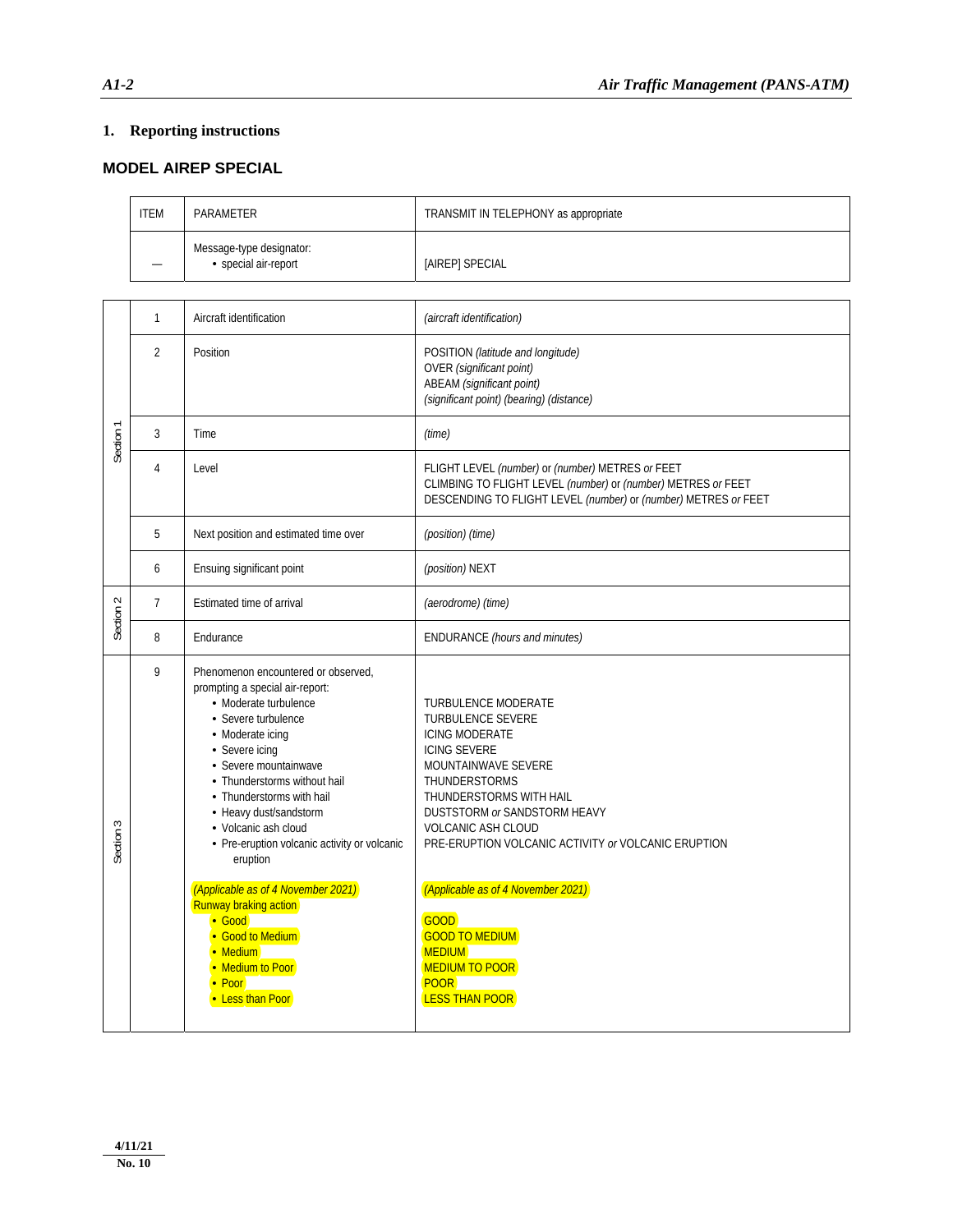#### **1. Position reports and special air-reports**

 1.1 Section 1 is obligatory for position reports and special air-reports, although Items 5 and 6 thereof may be omitted when prescribed in *Regional Supplementary Procedures*; Section 2 shall be added, in whole or in part, only when so requested by the operator or its designated representative, or when deemed necessary by the pilot-in-command; Section 3 shall be included in special air-reports.

 1.2 Special air-reports shall be made whenever any of the phenomena listed under Item 15 are observed or encountered. Items 1 to 4 of Section 1 and the appropriate phenomenon specified in Section 3, Item 15, are required from all aircraft. The phenomena listed under "SST" shall be reported only by supersonic transport at transonic and supersonic cruising levels.

 1.3 In the case of special air-reports containing information on volcanic activity, a post-flight report shall be made on the volcanic activity reporting form (Model VAR). All elements which are observed shall be recorded and indicated respectively in the appropriate places on the form Model VAR.

1.4 Special air-reports shall be made as soon as practicable after a phenomenon calling for a special air-report has been observed.

 1.5 If a phenomenon warranting the making of a special air-report is observed at or near the time or place where a routine air-report is to be made, a special air-report shall be made instead.

#### **2. Detailed reporting instructions**

2.1 Items of an air-report shall be reported in the order in which they are listed in the model AIREP SPECIAL form.

— MESSAGE TYPE DESIGNATOR. Report "SPECIAL" for a special air-report.

#### **Section 1**

**Item 1** — AIRCRAFT IDENTIFICATION. Report the aircraft radiotelephony call sign as prescribed in Annex 10, Volume II, Chapter 5.

**Item 2** — POSITION. Report position in latitude (degrees as 2 numerics or degrees and minutes as 4 numerics, followed by "North" or "South") and longitude (degrees as 3 numerics or degrees and minutes as 5 numerics, followed by "East" or "West"), or as a significant point identified by a coded designator (2 to 5 characters), or as a significant point followed by magnetic bearing (3 numerics) and distance in nautical miles from the point (e.g. "4620North07805West", "4620North07800West", "4600North07800West", LN ("LIMA NOVEMBER"), "MAY", "HADDY" or "DUB 180 DEGREES 40 MILES"). Precede significant point by "ABEAM", if applicable.

**Item 3** — TIME. Report time in hours and minutes UTC (4 numerics) unless reporting time in minutes past the hour (2 numerics) is prescribed on the basis of regional air navigation agreements. The time reported must be the actual time of the aircraft at the position and not the time of origination or transmission of the report. Time shall always be reported in hours and minutes UTC when making a special air-report.

**Item 4** — FLIGHT LEVEL OR ALTITUDE. Report flight level by 3 numerics (e.g. "FLIGHT LEVEL 310"), when on standard pressure altimeter setting. Report altitude in metres followed by "METRES" or in feet followed by "FEET", when on QNH. Report "CLIMBING" (followed by the level) when climbing, or "DESCENDING" (followed by the level) when descending, to a new level after passing the significant point.

**Item 5** — NEXT POSITION AND ESTIMATED TIME OVER. Report the next reporting point and the estimated time over such reporting point, or report the estimated position that will be reached one hour later, according to the position reporting procedures in force. Use the data conventions specified in Item 2 for position. Report the estimated time over this position. Report time in hours and minutes UTC (4 numerics) unless reporting time in minutes past the hour (2 numerics) as prescribed on the basis of regional air navigation agreements.

**Item 6** — ENSUING SIGNIFICANT POINT. Report the ensuing significant point following the "next position and estimated time over".

#### **Section 2**

**Item 7** — ESTIMATED TIME OF ARRIVAL. Report the name of the aerodrome of the first intended landing, followed by the estimated time of arrival at this aerodrome in hours and minutes UTC (4 numerics).

**Item 8** — ENDURANCE. Report "ENDURANCE" followed by fuel endurance in hours and minutes (4 numerics).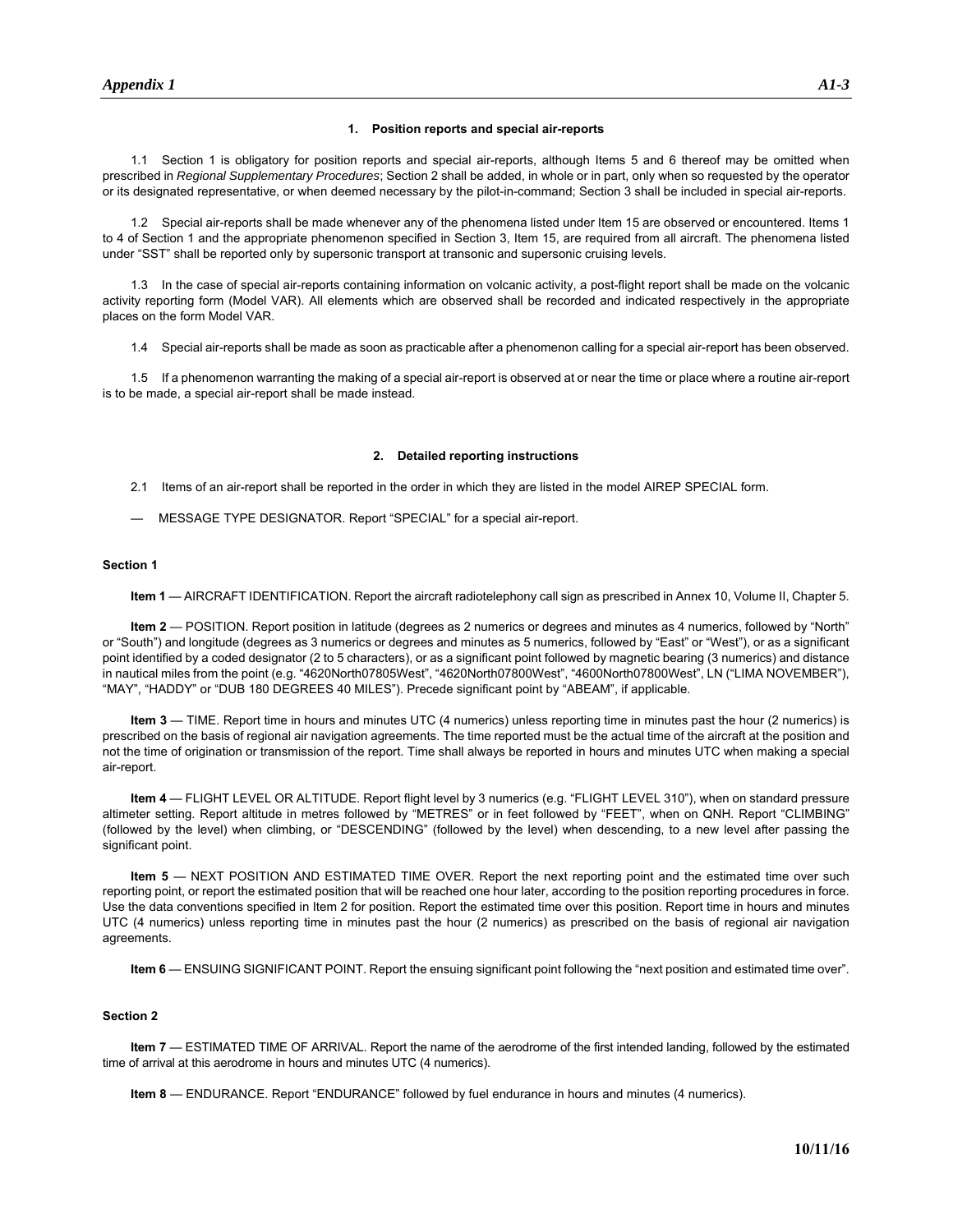### **Section 3**

**Item 9** — PHENOMENON PROMPTING A SPECIAL AIR-REPORT. Report one of the following phenomena encountered or observed:

 • moderate turbulence as "TURBULENCE MODERATE" severe turbulence as "TURBULENCE SEVERE"

The following specifications apply:

 Moderate — Conditions in which moderate changes in aircraft attitude and/or altitude may occur but the aircraft remains in positive control at all times. Usually, small variations in airspeed. Changes in accelerometer readings of 0.5 g to 1.0 g at the aircraft's centre of gravity. Difficulty in walking. Occupants feel strain against seat belts. Loose objects move about.

 Severe — Conditions in which abrupt changes in aircraft attitude and/or altitude occur; aircraft may be out of control for short periods. Usually, large variations in airspeed. Changes in accelerometer readings greater than 1.0 g at the aircraft's centre of gravity. Occupants are forced violently against seat belts. Loose objects are tossed about.

 • moderate icing as "ICING MODERATE" severe icing as "ICING SEVERE"

The following specifications apply:

Moderate — Conditions in which change of heading and/or altitude may be considered desirable.

Severe — Conditions in which immediate change of heading and/or altitude is considered essential.

• Severe mountainwave as "MOUNTAINWAVE SEVERE"

The following specification applies:

Severe — Conditions in which the accompanying downdraft is 3.0 m/s (600 ft/min) or more and/or severe turbulence is encountered.

 • thunderstorm without hail as "THUNDERSTORM" thunderstorm with hail as "THUNDERSTORM WITH HAIL"

The following specification applies:

Only report those thunderstorms which are:

- obscured in haze; or
- embedded in cloud; or
- widespread; or
- forming a squall-line.
- heavy duststorm or sandstorm as "DUSTSTORM *or* SANDSTORM HEAVY"
- volcanic ash cloud as "VOLCANIC ASH CLOUD"
- pre-eruption volcanic activity or a volcanic eruption as "PRE-ERUPTION VOLCANIC ACTIVITY *or* VOLCANIC ERUPTION"

The following specification applies:

 Pre-eruption volcanic activity in this context means unusual and/or increasing volcanic activity which could presage a volcanic eruption.

 *Note.— In case of volcanic ash cloud, pre-eruption volcanic activity or volcanic eruption, in accordance with Chapter 4, 4.12.3, a post-flight report shall also be made on the special air-report of volcanic activity form (Model VAR).* 

 *As of 4 November 2021:* 

Good braking action as "BRAKING ACTION GOOD"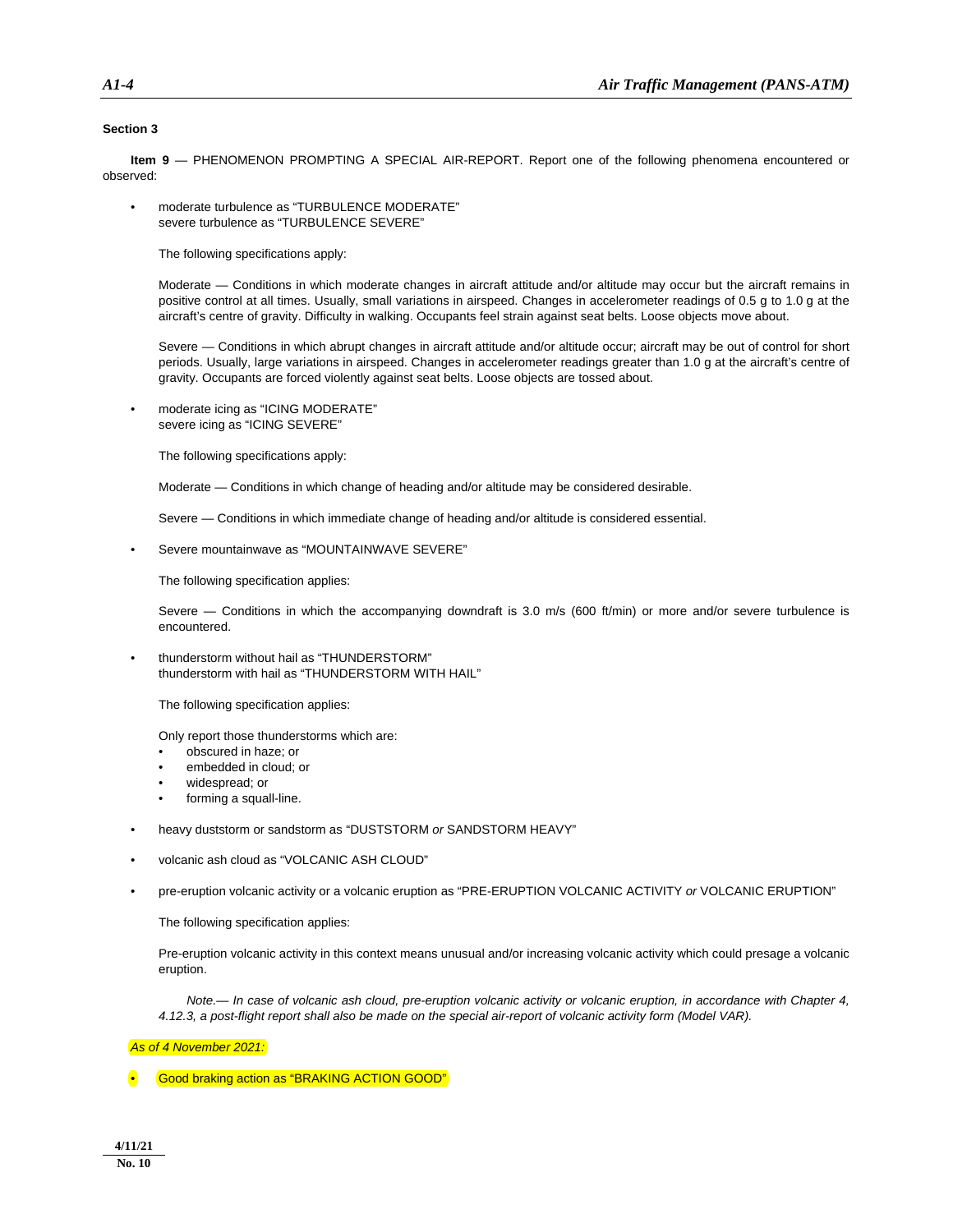- Medium braking action as "BRAKING ACTION MEDIUM"
- Medium to poor braking action as "BRAKING ACTION MEDIUM TO POOR"
- **Poor braking action as "BRAKING ACTION POOR"**
- **Less than poor braking action as "BRAKING ACTION LESS THAN POOR"**

The following specifications apply *[applicable as of 4 November 2021]*:

Good — Braking deceleration is normal for the wheel braking effort applied and directional control is normal.

Good to medium — Braking deceleration or directional control is between Good and Medium.

Medium — Braking deceleration is noticeably reduced for the wheel braking effort applied or directional control is noticeably reduced.

Medium to poor - Braking deceleration or directional control is between Medium and Poor.

Poor — Braking deceleration is significantly reduced for the wheel braking effort applied or directional control is significantly reduced.

Less than poor — Braking deceleration is minimal to non-existent for the wheel braking effort applied or directional control is uncertain.

 2.2 Information recorded on the volcanic activity reporting form (Model VAR) is not for transmission by RTF but, on arrival at an aerodrome, is to be delivered without delay by the operator or a flight crew member to the aerodrome meteorological office. If such an office is not easily accessible, the completed form shall be delivered in accordance with local arrangements made between the meteorological and ATS authorities and the operator.

#### **3. Forwarding of meteorological information received by voice communications**

When receiving special air-reports, air traffic services units shall forward these air-reports without delay to the associated meteorological watch office (MWO). In order to ensure assimilation of air-reports in ground-based automated systems, the elements of such reports shall be transmitted using the data conventions specified below and in the order prescribed.

- ADDRESSEE. Record station called and, when necessary, relay required.
- MESSAGE TYPE DESIGNATOR. Record "ARS" for a special air-report.

*Note.— Where air-reports are handled by automatic data processing equipment which cannot accept this message-type designator, in accordance with Chapter 11, 11.4.2.6.5.2, the use of a different message-type designator is permitted by regional air navigation agreement.* 

 — AIRCRAFT IDENTIFICATION. Record the aircraft identification using the data convention specified for Item 7 of the flight plan, without a space between the operator's designator and the aircraft registration or flight identification, if used (e.g. New Zealand 103 as ANZ103).

#### **Section 1**

**Item 0** — POSITION. Record position in latitude (degrees as 2 numerics or degrees and minutes as 4 numerics, followed without a space by N or S) and longitude (degrees as 3 numerics or degrees and minutes as 5 numerics, followed without a space by E or W), or as a significant point identified by a coded designator (2 to 5 characters), or as a significant point followed by magnetic bearing (3 numerics) and distance in nautical miles (3 numerics) from the point (e.g. 4620N07805W, 4620N078W, 46N078W, LN, MAY, HADDY or DUB180040). Precede significant point by "ABM" (abeam), if applicable.